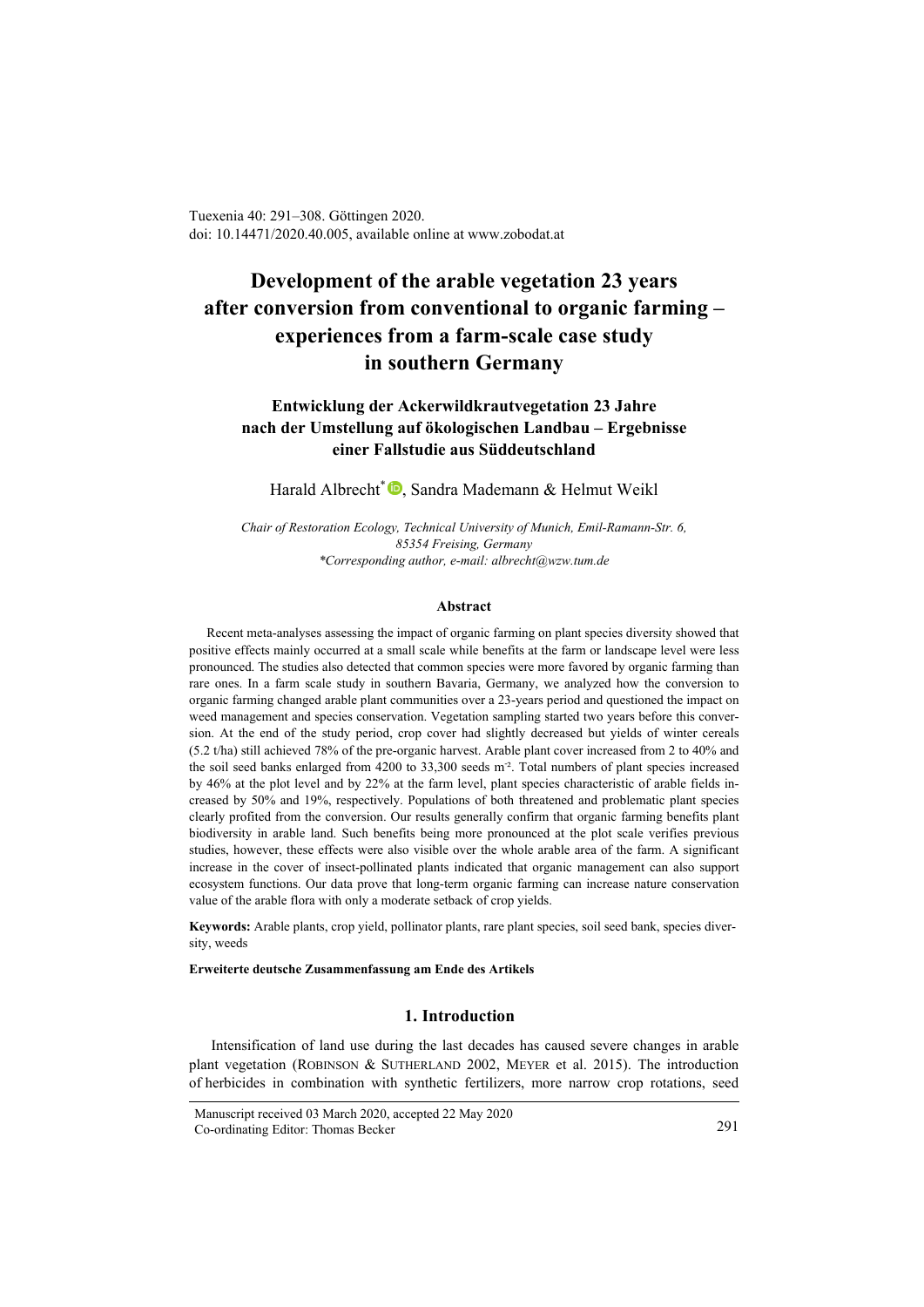cleaning and the loss of extensively managed areas are factors which are considered responsible for the decline of plant species diversity in arable land (CIRUJEDA et al. 2011, STORKEY et al. 2012, MEYER et al. 2013).

A management system associated with higher plant species richness in arable fields is organic farming (HALD 1999, BENGTSSON et al. 2005, HOLE et al. 2005, GABRIEL et al. 2006, GIBSON et al. 2007, KOLÁŘOVÁ et al. 2013). Such increased species richness can be achieved by dispensing with synthetic agrochemicals both through ceasing herbicide applications which are the most efficient tool for weed control in conventional farming, and through lower nutrient levels, resulting in reduced crop competition (ALFOELDI et al. 2002). However, release from synthetic agrochemicals does not necessarily increase species richness. As the major objective of organic farming is to produce agricultural goods, many farmers replace herbicides by more frequent tillage operations or by cultivating competitive crops which efficiently suppress arable plants (BOND & GRUNDY 2001, WEIBULL et al. 2003, ALBRECHT 2005).

Most publications focusing effects of organic farming on arable plant diversity are based on short (≤ two years) or mid-term (3−8 years) investigations. The most prominent effect during this initial phase after conversion is usually achieved through the prohibition of herbicide treatments which benefits successful establishment of seedlings from the soil seed bank (BECKER & HURLE 1998). According to JONASON et al. (2011), this may even be the major factor determining farmland plant species richness between organic and conventional farming practices. Little is known, however, on the impact of management during the subsequent longer-term time periods. Then, e.g. multi-species rotations with their high share of legumes and spring sown crops may increasingly affect the species composition. In addition, also long-term nutrient decline could impact vegetation development. Thus, particularly stockless farms reveal a widespread decrease of soil fertility with increasing duration of organic farming because farmers do not cultivate sufficient proportions of forage crops which cannot be sold on the market (KOLBE 2016). Such factors may benefit the development of the arable flora at later stages after conversion and hence be a reason why various studies reported considerable increases of arable plant populations when fields had been managed organically for a longer time period (BECKER & HURLE 1998, RYAN et al. 2010, ROTCHÉS-RIBALTA et al. 2014).

Recent meta-analyses turned out that the positive effects of organic farming on plant species diversity mainly work at a small scale while benefits on the farm or landscape level are less pronounced (BENGTSSON et al. 2005, GIBSON et al. 2007, GABRIEL et al. 2010). In our study we intended to check if benefits are really restricted to the plot scale or if we can detect such biodiversity effects also at the farm level. Furthermore, studies found that organic farming mainly favors species which were already common in the study area (BENGTSSON et al. 2005, GIBSON et al. 2007, GABRIEL et al. 2010, SCHNEIDER et al. 2014). Therefore, we also asked if the increase of common 'weeds' is really a recurring principle in long-term organic farming. In this context we particularly emphasized problematic weeds which may seriously impact crop yields. Due to their potential impact on the growing conditions of the crop plants, the development of crop cover and yield were also included in our study.

In terms of rare arable plants, most studies that compared conventional to organic found a wider range of rare arable species, as well as larger populations of such species in the fields under organic management (ALBRECHT et al. 2016). As rare arable plants also occurred in our study area, their development was another important objective of our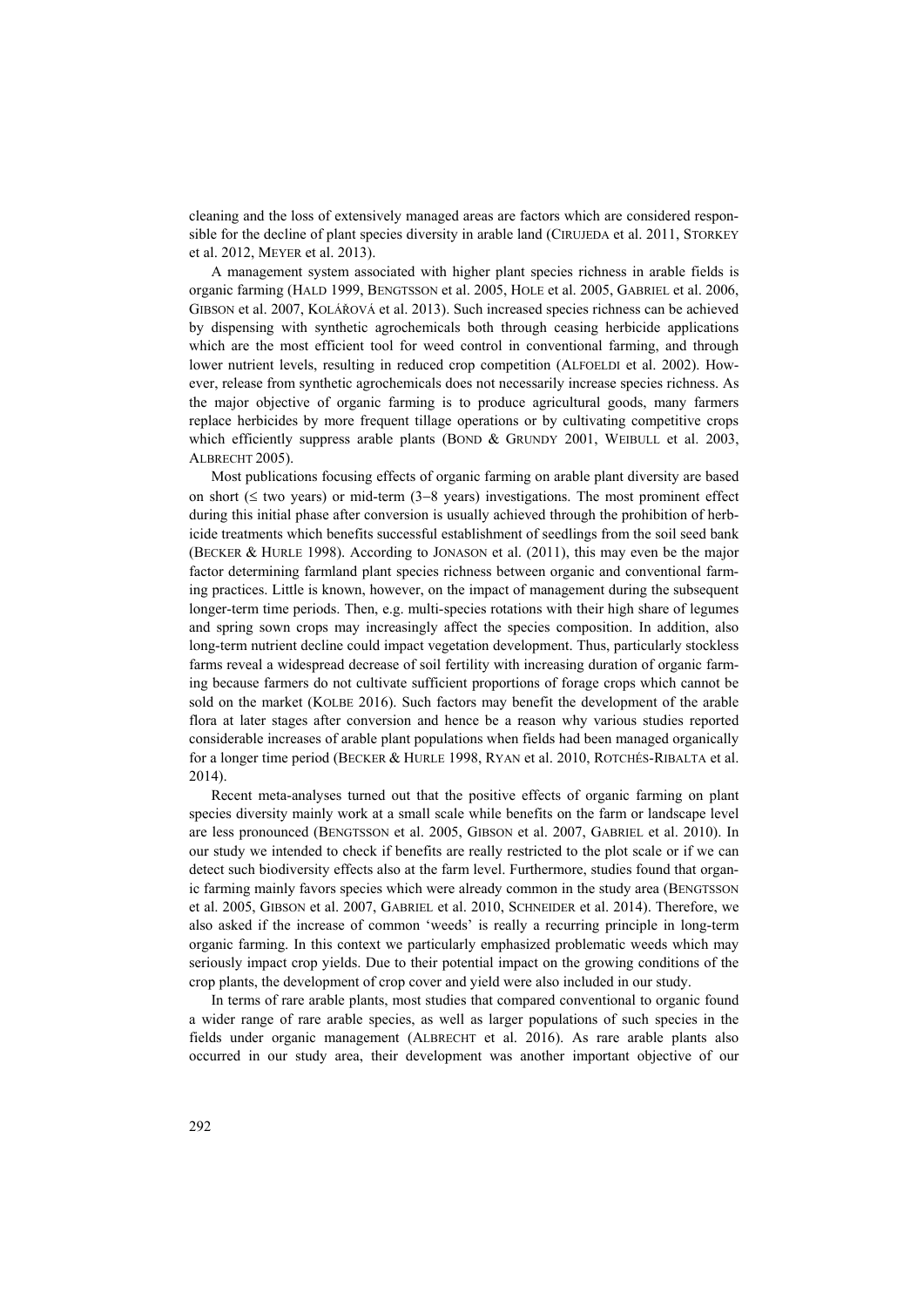investigation. Finally, we also focused the change of arable pollinator plants which can fulfill important ecosystem function by providing food supply for pollinators (BATÁRY et al. 2013).

Favorable conditions to evaluate the effects of organic farming on arable plant communities by tracking their development on a whole farm scale from the start of transition over a 23 year time span were provided on the Scheyern Research Station in southern Bavaria, Germany. There, ten arable fields arranged in two blocks were converted from conventional to organic in autumn 1992 and an area-covering survey of the arable flora had already started two years earlier. In contrast to our one-farm study, some of the few other long-term investigations focusing the duration of organic farming on arable plant diversity were based on chronosequencies (BECKER & HURLE 1998, JONASON et al. 2011). There, space-for-time substitutions attempt to infer a temporal trend by studying different-age sites (STOHLGREN 2007). Although our one-farm study lacks such replications, it provides continuous observations on permanent plots and thus avoids possible error of chronosequencies by comparing locations with different site conditions or management histories. As initial results of our seed bank (ALBRECHT 2005) and field studies (ALBRECHT et al. 2008) had already been reported, the objective of this re-investigation was to emphasize the long-term effects of organic management.

The following questions were analysed: (1) How does the conversion to organic farming modify species diversity and population densities of the arable plants? (2) Are effects of long-term organic management more pronounced at the plot than at the farm scale? (3) Is there a clear temporal succession of changes in species richness soon after conversion and effects on population densities acting more on the long term? (4) Do frequent plant species profit more from organic farming than rare and endangered ones? (5) Does increasing plant species diversity go along with an increased number and cover of pollinator plant species?

## **2. Materials and Methods**

## **2.1 Study site and management system**

The analyses were performed on the Scheyern Research Station which is situated in the Tertiärhügelland (Tertiary Upland), southern Bavaria, Germany. Moderately acidic Cambisols with varying admixtures of loess provide good soil fertility in main parts of this area. Climate is humid with an average annual temperature of  $8.1 \degree C$  and precipitation of  $818 \text{ mm/year}$  (Climate-Data.org, https://en. climate-data.org/continent/europe). Our study farm included 10 fields arranged in two blocks covering a total area of 27.0 ha. Before the study, all fields were cultivated equally with winter wheat in 1991 and spring barley in 1992 to level out different starting conditions caused by different crops. During this period, mineral fertilisation and chemical weed control of the preceding conventional farming were continued. After harvest in autumn 1992, management was changed to organic farming with a 7-yr rotation comprising grass-clover, potatoes, winter wheat, sunflowers, white lupine (replaced by a seed mixture for rotational fallow from the 4th year), winter wheat and winter rye. During the first years of the project, legume-rich under-crops were frequently sown, however, due to negative impacts on the yield of the main crop (see Fig. 1), this practice was subsequently phased out. With the start of organic farming the percentage of autumn sown crops in the rotation declined from 80% to 42%. Mechanical weed control was performed in all crops except grass-clover, cereals were treated with a tined weeder two to three times during early crop development. Organic fertilisers (cattle slurry and stable manure) were applied at 130–200 kg N/ha to winter wheat and potatoes. To increase productivity by incorporating organic crop residues to greater soil depths, the plough layer was expanded from 22 cm in 1991 to 28 cm in 2001 (Median values; significant difference with Wilcoxon signed-rank test at  $p < 0.05$ ).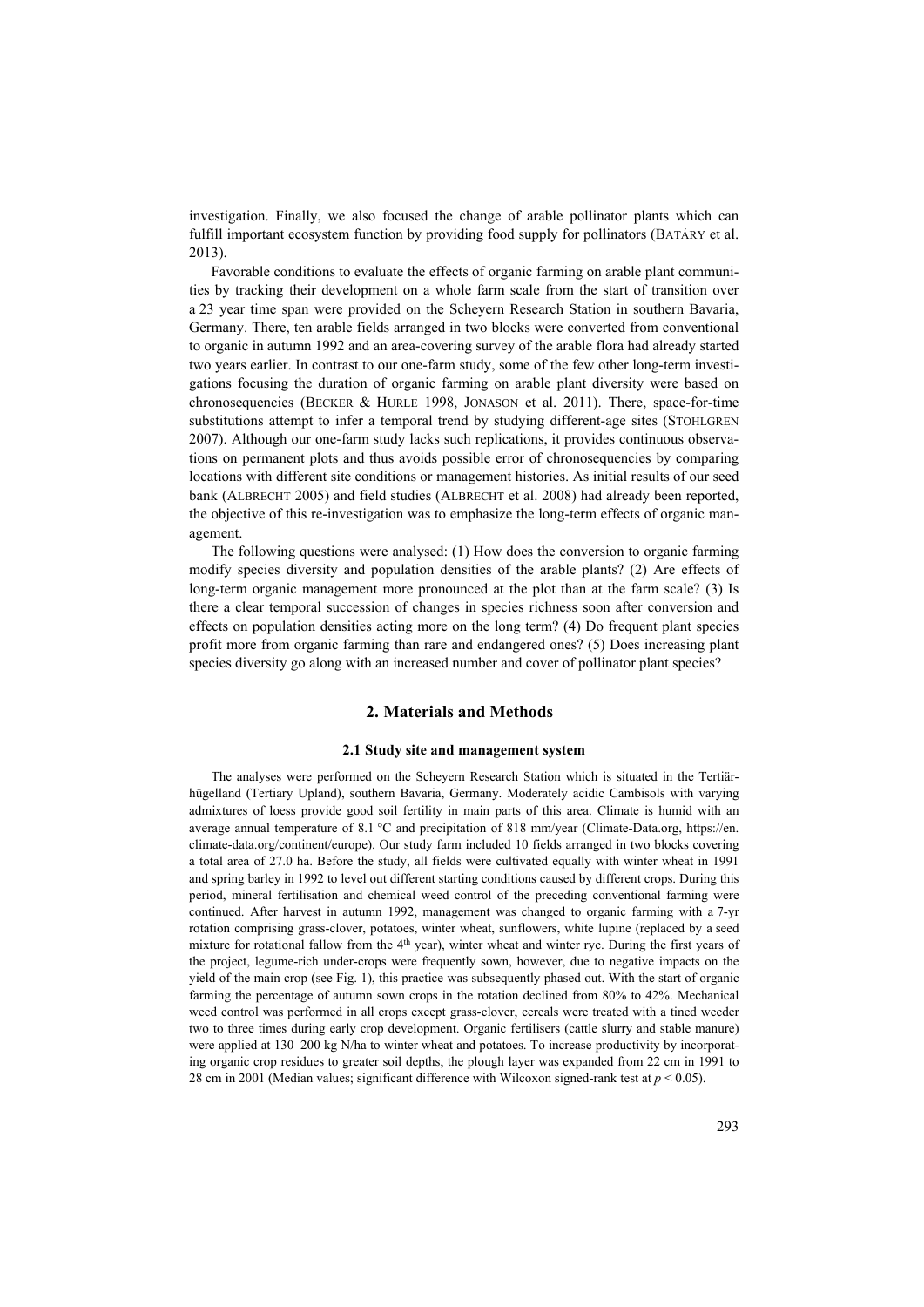The dominant plant community of winter cereal fields in the study region is the *Aphano-Matricarietum chamomillae* R. Tx. 1937 where the character species *Aphanes arvensis* and *Matricaria chamomilla* indicate fertile (± sandy) loam or clay with a good water holding capacity. According to HOFMEISTER & GARVE (1998) this is the most common arable plant association in Germany. Due to its high productivity, low competitive and rare arable plants are usually seldom at these sites.

#### **2.2 Data collection**

Sampling was performed at 103 plots which were  $10 \text{ m} \times 10 \text{ m}$  in size and which were ordered in a 50 m × 50 m grid. The plots were distributed over 10 fields which were arranged in two blocks. To avoid losses of the standard sampling area nine plots with grid points situated close to field edges were relocated to the interior field margin. Vegetation sampling started two years before and ended 23 years after conversion to organic farming. Field records were performed twice a year in early spring before weed control and shortly before harvest. They included the estimation of the percentage cover of each individual arable plant species and the total cover of crops and arable plants. The higher of the two estimations was used to calculate changes of individual species, values recorded before harvest were utilized to assess modifications of the total cover. To achieve standardized conditions for the analysis of vegetation changes, we exclusively used the data collected in winter cereals which were cultivated only every 2<sup>nd</sup> or 3<sup>rd</sup> year. Therefore, for comparing dependent variables, we defined four time periods: two years before the conversion with conventional winter wheat on all fields in 1991 (period 1), the initial phase up to three years after conversion from 1993 to 1995 (period 2), the consolidation period from the  $4<sup>th</sup>$  (1996) to  $6<sup>th</sup>$  year (1998) (period 3), and the long-term organic phase 22 and 23 years after conversion from 2014 to 2015 (period 4). As only seven fields were cultivated with cereal crops in 2014 and 2015, only 74 grid points representing a total area of 18.8 ha could be included in the field analyses. Cereals yields were calculated at 14% moisture using the data of the usual combine harvesting operations at field scale. As sampling exclusively in winter cereals may bias the evaluation of the overall species diversity of complete rotations, we additionally analysed the soil seed bank which reflects the total arable vegetation irrespective of actual management or climate conditions. For this purpose, we collected 20 to 30 soil cores from the whole plough layer of each of the 103 grid points by using soil borers with core diameters of 17 mm. These cores were mixed to attain one sample of 1 kg fresh weight per grid point. The samples were spread into seed trays where seedlings had 18 months to germinate (detailed description of this method is given by ALBRECHT & FORSTER 1996). Seed bank samples were collected during vegetation rest immediately before and in each of the first seven years after the change to organic farming, final sampling was performed 22 years after the conversion. To calculate the density of viable seeds per square meter we used data on bulk density and depth of the plough layer measured by the TUM Institute of Soil Ecology in 1991 and 2001 at the 50 m x 50 m grid point scale. Therefore, we first determined the (i) dry mass of the plough layer  $[kg/m^2] =$  depth of plough layer  $[m]^*$  bulk density  $\lceil \log/m^3 \rceil$  \* 1000. Then, the soil dry mass was integrated in the calculation of the (ii) density of viable seeds  $(n/m^2)$  = number of seedlings emerging per soil sample [n] \* (dry mass of plough layer  $\lceil \frac{kg}{m^2} \rceil$  / dry mass of soil sample  $\lceil \frac{kg}{m^2} \rceil$ .

Information on life forms and pollination systems of individual species were taken from the Flora Indicativa (LANDOLT et al. 2010) and BIOLFLOR database (KLOTZ et al. 2002). Arable plant species were divided into ubiquitous generalists (like *Cirsium arvense* or *Elymus repens*) and characteristic arable plants affiliated to the subclass *Violenea arvensis* Hüppe et Hofmeister 1990 after HOFMEISTER & GARVE (1998) and exclusively occurring on arable land. To evaluate the effect of organic farming on the regulating ecosystem function provided by the arable flora, the cumulative cover of pollinator plants was calculated. For species with different pollination systems (entomophily, autophily, anemophily), cover values were divided by the number of pollination strategies. Ephemerally occurring seedlings of woody plants were excluded from this analysis. Nomenclature of species follows THE PLANT LIST (2013). Crops and volunteer crops were excluded from all calculations of species richness.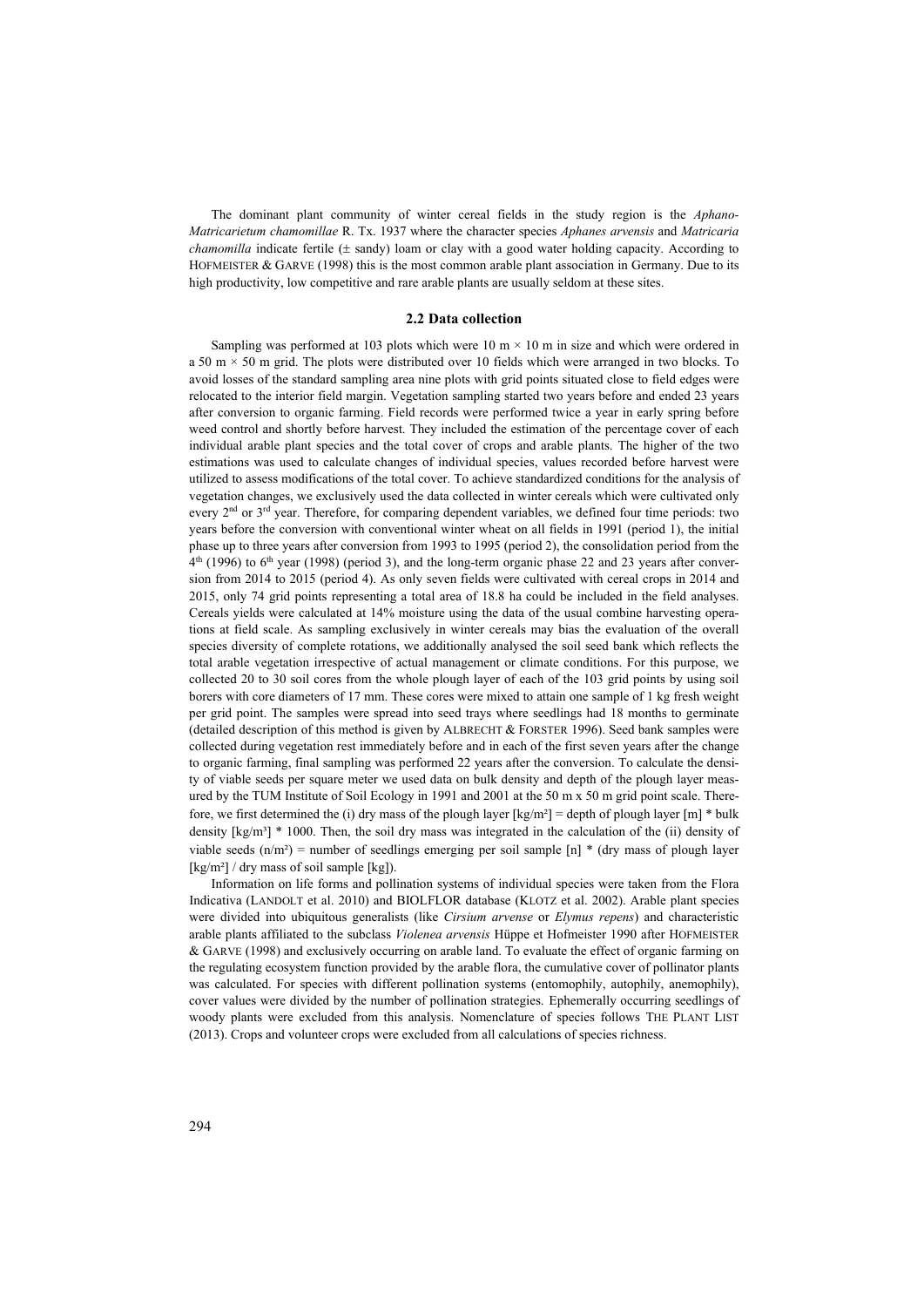## **2.3 Statistical analysis**

The statistical significance of change of the percentage cover of each individual species between 1991 and 2014/15 was calculated by using the non-parametric Wilcoxon signed rank test (TER BRAAK & WIERTZ 1994, SOKAL & ROHLF 1998). To assess the changes of the community traits over the four time periods generalized linear models (GLMM) were calculated, with time since conversion to organic farming as fixed factor and the allocation to one of the ten study fields as nested random factor. In case of significance, pairwise post hoc Tukey-HSD tests were performed to find out significant differences between the individual time periods. To achieve normal distribution, values for the total arable plant cover were square root-transformed and numbers of seeds in soil were log-transformed before analyses. Calculations were performed using IBM SPSS Statistics for Windows, Version 25.0.

## **3. Results**

Directly after conversion to organic farming, yields of winter cereals significantly declined from 6.7 to 3.2 t/ha and crop cover dropped from 70 to 35% (Fig. 1). With increasing duration of organic management, these values re-increased to 5.2 t/ha and  $60\%$ , respectively. Despite this re-increase in the final years of the study, cereal yields were still significantly below the initial values. The model revealed that the allocation to different fields had no significant influence.

Both the arable plant cover (Fig. 2) and the numbers of seeds in soil (Fig. 3) showed that the arable plant populations profited from the declining crop competition in the course of conversion to organic farming. While the median arable plant cover continuously increased from 2% under conventional to a final value of 40% after 23 years, the seed bank did not show such a consistent development. It initially increased from 4200 to 18,600 seeds m<sup>-2</sup>, from the  $4<sup>th</sup>$  to the 6<sup>th</sup> year, however, it re-declined to 9000 seeds m<sup>-2</sup> (Fig. 3). From then on, seed numbers increased again until they achieved a final level of 33,300 seeds m<sup>-2</sup>. Both the increase of the arable plant cover and of the number of seeds in soil were significant. The position in different fields had no significant impact on both the arable plant cover and the soil seed bank.



**Fig. 1.** Boxplots showing **a)** the development of crop yield and **b)** crop cover in winter cereals over the four time periods: 2 years before, and 1−3, 4−6, and 22−23 years after the conversion to organic farming. Significant differences in pairwise Tukey tests at *p* < 0.05 are indicated by different letters.

**Abb. 1. a)** Veränderung des Getreideertrags und **b)** der Getreidedeckung über die vier Untersuchungsphasen 2 Jahre vor und 1−3, 4−6 und 22−23 Jahre nach Umstellung auf Ökologischen Landbau. Unterschiedliche Buchstaben über den Box Plots bedeuten signifikante Unterschiede bei *p* < 0,05 nach paarweisem Tukey-Test.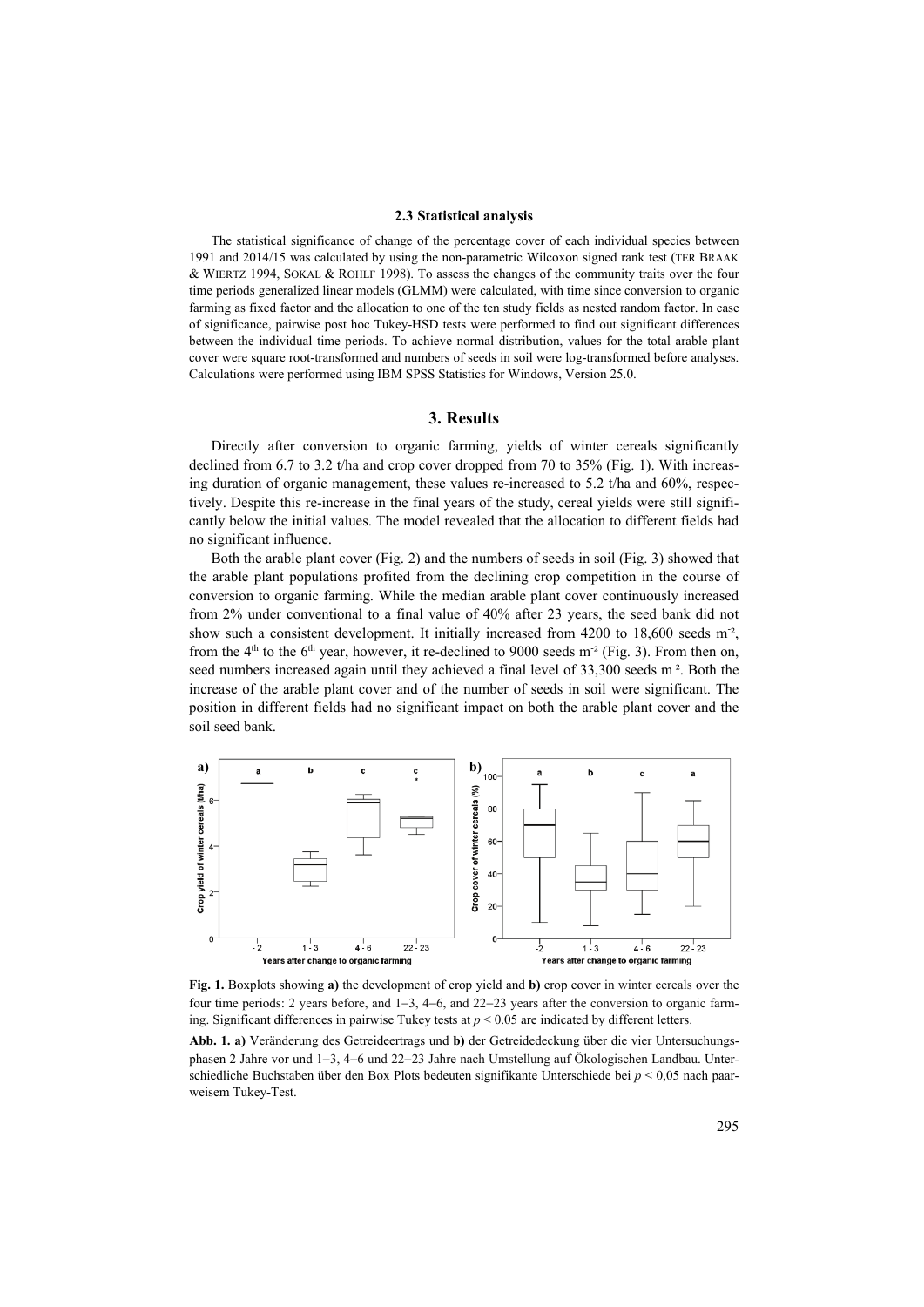

**Fig. 2.** Development of the arable plant cover before and after the change to organic farming. Significant differences are indicated by different letters.

**Abb. 2.** Veränderung der Gesamtdeckung der Ackerwildpflanzen nach der Umstellung auf ökologischen Landbau. Unterschiedliche Buchstaben über den Box Plots bedeuten signifikante Unterschiede zwischen den Phasen.



Fig. 3. Development of the seed numbers in soil before and after the change to organic farming. Significant differences are indicated by different letters.

**Abb. 3.** Veränderung der Samenbanken im Boden vor nach der Umstellung auf ökologischen Landbau. Unterschiedliche Buchstaben über den Box Plots bedeuten signifikante Unterschiede zwischen den Phasen.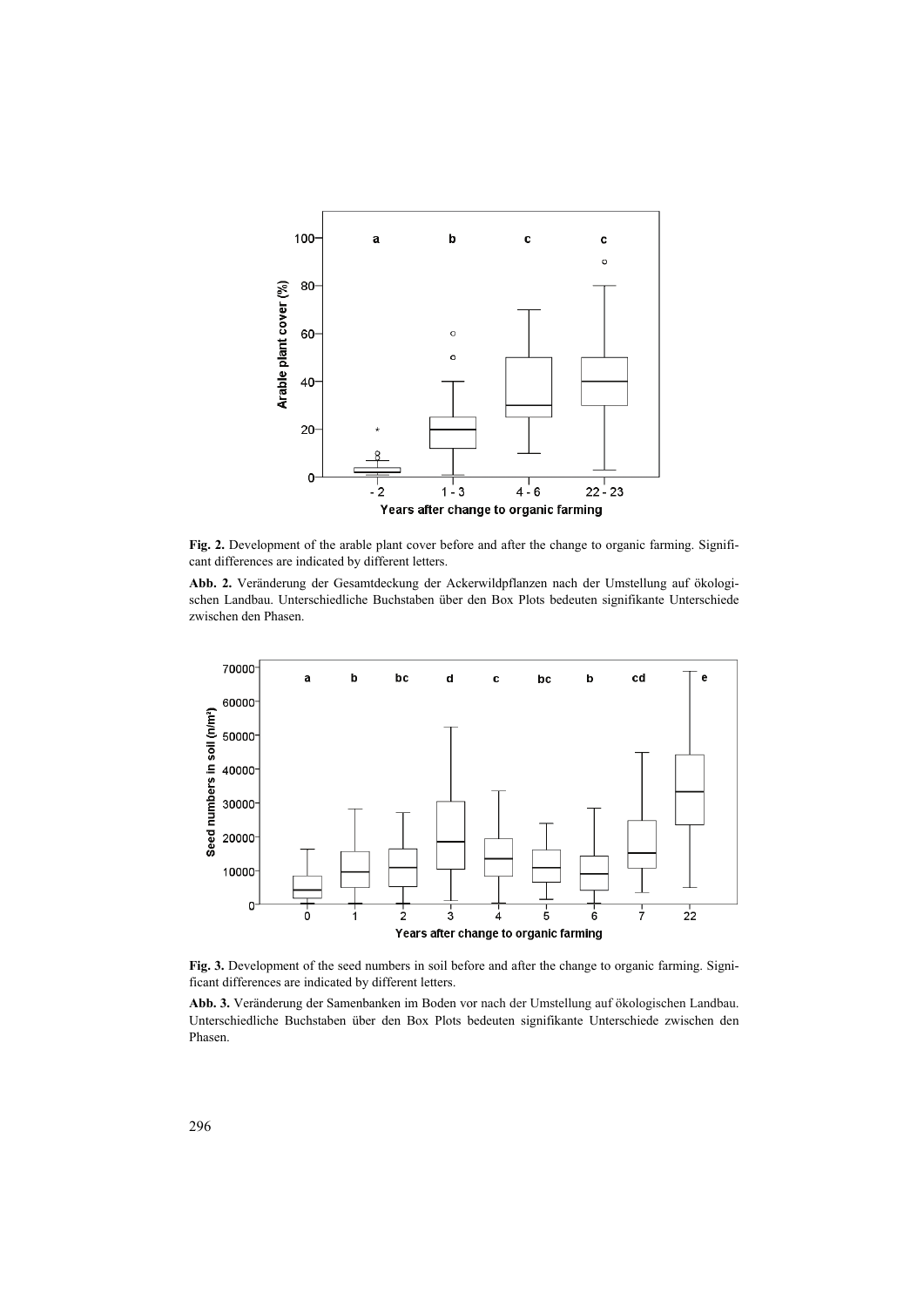

**Fig. 4.** Boxplots showing the development of total number of **a)** arable plant species per plot and **b**) number of characteristic arable plant species per plot in winter cereals over the four time periods: 2 years before, 1−3, 4−6, and 22−23 years after the conversion to organic farming, respectively. Significant differences are indicated by different letters.

**Abb. 4. a)** Veränderung der Gesamtzahl und **b)** Anzahl der charakteristischen Ackerwildpflanzen pro Aufnahmefläche während die vier Untersuchungsphasen: 2 Jahre vor und 1−3, 4−6 und 22−23 Jahre nach Umstellung auf Ökologischen Landbau. Unterschiedliche Buchstaben über den Box Plots bedeuten signifikante Unterschiede zwischen den Phasen.

During the first three years of organic farming the total number of plant species per sampling plot showed little response to the new growing conditions (insignificant increase from 15 to 16.5 species per plot; Fig. 4a). From the  $4<sup>th</sup>$  to the  $6<sup>th</sup>$  year, however, species numbers sharply increased to 29 species and maintained this level until the end of the study. Similarly, also the numbers of characteristic arable plants showed scarcely any initial reaction (from 8 to 9 species per grid point; Fig. 4b), but significantly increased to 14 species from the 4<sup>th</sup> to the 6th year and to the final level of 16 after 23 years. The position in different fields showed no significant impact on the species richness.

On the scale of the whole farm, the total number of plant species consistently increased from 67 to 87 and 106 over the first six years after the introduction of organic farming (Fig. 5a). After 23 years, their number had re-decreased to 79 species. The total number of characteristic arable plant species increased from an initial value of 25 to between 30 and 33 after the conversion. Total numbers of species in the soil seed bank were 50 and 48 before and immediately after the conversion (Fig. 5b), then the values showed an undirected fluctuation between 61 and 68 species. The number of characteristic arable plant species found in the seed bank was 21 before the introduction of organic farming and achieved its maximum of 28 species 22 years after conversion.

The total number of plant species found in this study was 168, including 23 crop and volunteer crop species. Among the 67 species occurring frequently enough to test their change in the established vegetation statistically, 36 increased, 27 stayed unchanged and only 4 decreased (Table 1).

The list of species which significantly increased comprises a large number of highly competitive plants like *Anthemis arvensis*, *Apera spica-venti*, *Atriplex patula*, *Cyanus segetum*, *Chenopodium album*, *Cirsium arvense*, *Convolvulus arvensis*, *Elymus repens*, *Fallopia convolvulus*, *Galium aparine*, *Galinsoga ciliata*, *Matricaria chamomilla*, *Papaver rhoeas*, *Persicaria lapathifolia*, *P*. *maculosa*, *Rumex crispus*, *R*. *obtusifolius*, *Sonchus asper*,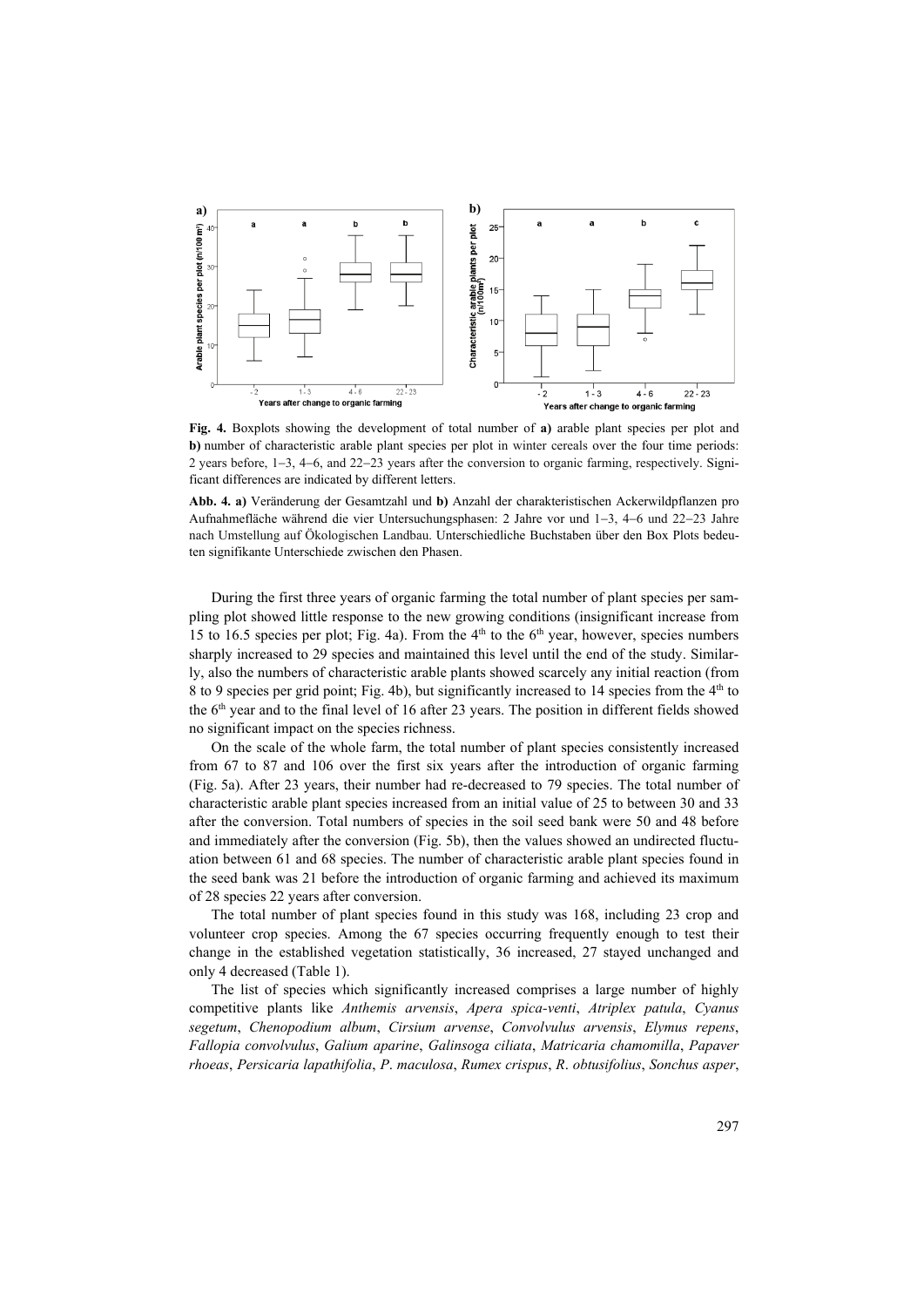

**Fig. 5.** Change of **a)** the total numbers of species in winter cereal fields and **b)** in the soil seed bank at the farm scale before and after the conversion to organic farming. White bars represent total number of species without crops, hatched bars indicate characteristic arable plants.

**Abb. 5.** Veränderung **a)** der Gesamtartenzahl auf Betriebsebene in Wintergetreidebeständen und **b)** im Bodensamenvorrat vor und nach der Umstellung auf Ökologischen Landbau. Weiße Balken repräsentieren die Gesamtartenzahl ohne Kulturarten, schraffierte Balken zeigen die Zahl charakteristischer Ackerwildpflanzen.

*Stellaria media*, and *Tripleurospermum inodorum*. They all can cause severe weed infestation problems in arable land (HOLZNER & GLAUNINGER 2005; Table 1). Other species showed an initial increase but re-declined with the duration of organic farming. This group mainly included omnipresent pioneer species with the capacity for long distance wind dispersal like *Conyza canadensis*, *Epilobium* spp., *Sonchus* spp., *Taraxacum officinale*. With 33 increases, 13 unchanged species and one decrease, the seed bank studies generally confirmed the tendencies already detected in the field data. Indicators for temporary moisture in soil like *Gnaphalium uliginosum*, *Juncus bufonius*, *Myosurus minimus*, *Plantago intermedia* or *Sagina procumbens* (HOFMEISTER & GARVE 1998) remained unchanged or even decreased. Only one characteristic arable plant species, *Papaver rhoeas*, newly occurred after the introduction of organic management. In the soil seed bank, species with highest constancies at the beginning and end of the study were *Matricaria chamomilla* and *Capsella bursa-pastoris*, the summer annuals *Galinsoga ciliata*, *Poa annua* and *Chenopodium album* showed the highest increases. The number of pollinator plants significantly increased from 12 to 20 species per plot and their cumulative cover stepped from 2.4% to 17.2% (Fig. 6). The position in different fields showed no significant influence on the development of the pollinator plants.

Nine arable plant species listed in the local Red Data Book of the study region (SCHEURER & AHLMER 2003) were found on the research station, however, all of them were already found before the conversion to organic farming. Among the five species occurring frequently enough to test for significant changes, *Cyanus segetum* and *Legousia speculumveneris* had increased, *Odontites verna* and *Sherardia arvensis* remained unchanged, and *Myosurus minimus* declined. *Anagallis minima*, *Anchusa arvensis*, *Papaver argemone* and *Scleranthus annuus* were too rare for statistical testing.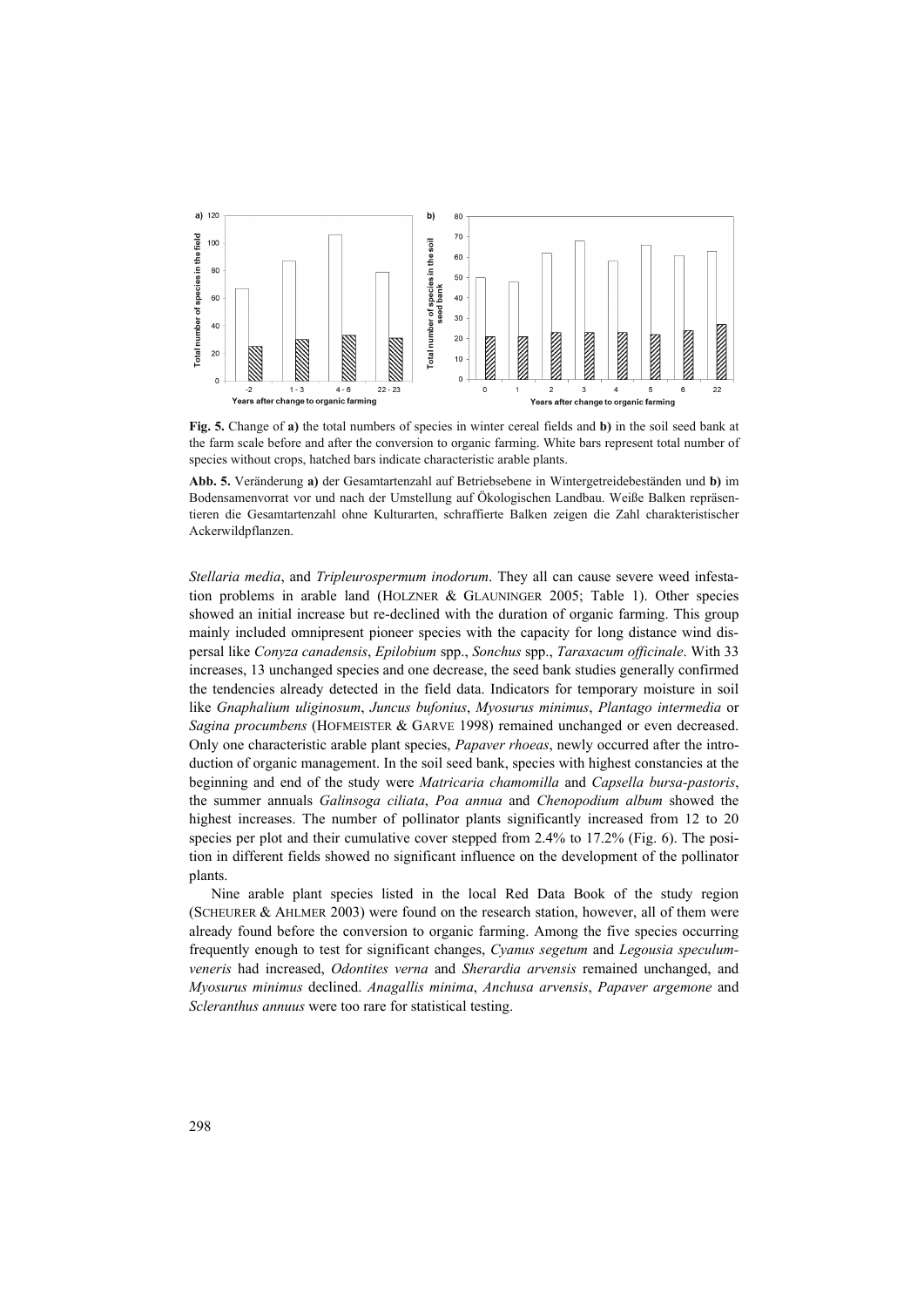**Table 1.** Changes of individual species in the established vegetation and in the soil seed bank from before (1991−1992) to the initial (1993−1998) and late (2014−2015) phase after conversion to organic farming. Symbols indicate significant increase (**+**), no significant change (**±**), and a significant decline  $(-)$  tested by Wilcoxon signed-rank tests. Competitive ability (from  $1 = \text{very low to } 5 = \text{highly competition}$ ) tive) after HOLZNER & GLAUNINGER (2005). Pollination systems are: au = self-pollination (autophily),  $an = wind-pollination (anemophily), en = insect-pollination (entomophily).$ 

**Tabelle 1.** Entwicklung einzelner Arten im Feldbestand und im Bodensamenvorrat vor (1991−1992), zu Beginn (1993−1998) und am Ende (2014−2015) der Umstellung auf Ökolandbau. Die Symbole kennzeichnen Zunahmen (**+**), nicht signifikante Veränderungen (**±**) und signifikante Abnahmen (**-**) nach Wilcoxon Vorzeichentest. Die Konkurrenzkraft nach HOLZNER & GLAUNINGER (2005) reicht von 1 = sehr gering bis 5 = sehr stark. Die Bestäubungssysteme sind: au = Selbstbestäubung (Autophilie), an = Windbestäubung (Anemophilie) und en = Insektenbestäubung (Entomophilie).

| Species                 | Changes in the<br>established vegetation |                |                | Changes in soil<br>seed banks |                          |                | Species characteristics |                     |                    |
|-------------------------|------------------------------------------|----------------|----------------|-------------------------------|--------------------------|----------------|-------------------------|---------------------|--------------------|
|                         | 1991/1996-98                             | 996-98/2014-15 | 1991/2014-15   | 992/1998                      | 1998/2014                | 992/2014       | Arable species          | Competitive ability | Pollination system |
| Achillea millefolium    | $^{+}$                                   | $\pm$          | $\pm$          |                               |                          |                |                         |                     | en                 |
| Agrostis stolonifera    |                                          |                |                | Ŧ                             | $\pm$                    | $^{+}$         |                         |                     | an                 |
| Anagallis arvensis      | Ŧ                                        | 士              | 士              | $\pm$                         | $\pm$                    | $\pm$          | $\times$                | 1                   | au                 |
| Anthemis arvensis       | $^{+}$                                   | $^{+}$         | $^{+}$         | $^{+}$                        | $^{+}$                   | $^{+}$         | $\times$                | 3                   | au en              |
| Apera spica-venti       | $^{+}$                                   | $\ddot{}$      | $^{+}$         | $^{+}$                        |                          | $^{+}$         | $\times$                | $3 - 4$             | an                 |
| Aphanes arvensis        | $^{+}$                                   | 士              | $^{+}$         | 士                             | $^{+}$                   | $^{+}$         | $\times$                | 1                   | au en              |
| Arabidopsis thaliana    | $\ddot{}$                                | $\ddot{}$      | $^{+}$         | $\pm$                         | $^{+}$                   | $^{+}$         |                         | $\mathbf{1}$        | au en              |
| Atriplex patula         | $^{+}$                                   | $\overline{a}$ | $^{+}$         |                               |                          |                |                         | 3                   | an en              |
| Capsella bursa-pastoris | 士                                        | 士              | $^{+}$         | Ŧ                             | $\ddot{}$                | $^{+}$         |                         | $1 - 2$             | au en              |
| Cerastium glomeratum    | Ŧ                                        | $\pm$          | $^{+}$         | Ŧ                             | $^{+}$                   | $^{+}$         |                         |                     | au en              |
| Cerastium holosteoides  | Ŧ                                        | $\pm$          | $^{+}$         |                               |                          |                |                         |                     | au en              |
| Chenopodium album       | $^{+}$                                   | 士              | $\overline{+}$ | $^{+}$                        | $^{+}$                   | $^{+}$         |                         | 5                   | an                 |
| Chenopodium ficifolium  |                                          |                |                | 士                             | Ŧ                        | Ŧ              |                         | $2 - 3$             | an                 |
| Chenopodium polyspermum | $^{+}$                                   | $\overline{a}$ | $\pm$          | $^{+}$                        | $^{+}$                   | $\ddot{}$      | $\times$                | $2 - 3$             | an                 |
| Cirsium arvense         | $\ddot{}$                                | Ŧ              | $^{+}$         | 士                             | 士                        | $^{+}$         |                         | 5                   | au en              |
| Cirsium vulgare         | $^{+}$                                   | L,             | $^{+}$         |                               |                          |                |                         |                     | en                 |
| Concolvulus arvensis    | 士                                        | 士              | 士              |                               |                          |                |                         | $\mathfrak{Z}$      | au en              |
| Conyza canadensis       | $^{+}$                                   | $\pm$          | $^{+}$         |                               |                          |                |                         | $\overline{3}$      | en                 |
| Cyanus segetum          | 士                                        | $^{+}$         | $^{+}$         |                               |                          |                | $\times$                | 3                   | en                 |
| Elymus repens           | $\ddot{}$                                | $\pm$          | L,             |                               |                          |                |                         | $4 - 5$             | an                 |
| Epilobium spp.          | $^{+}$                                   | L,             | $\pm$          | $^{+}$                        | $\pm$                    | $\pm$          |                         |                     | au                 |
| Equisetum arvense       | 士                                        | 士              | 士              |                               |                          |                |                         | $1 - 2$             |                    |
| Erophila verna          | Ŧ                                        | $\pm$          | $\pm$          |                               |                          |                |                         |                     | au                 |
| Euphorbia helioscopia   |                                          |                |                | $\pm$                         | $\pm$                    | $^{+}$         | $\times$                | $\overline{2}$      | en                 |
| Fallopia convolvulus    | $\,^+$                                   | 士              | $\overline{+}$ | Ŧ                             | $^{+}$                   | Ŧ              | $\times$                | $3 - 4$             | au                 |
| Galeopsis tetrahit      | $\ddot{}$                                | Ŧ              | $^{+}$         |                               |                          |                |                         | $3 - 4$             | en                 |
| Galium aparine          | $^{+}$                                   | ÷,             | $^{+}$         | $^{+}$                        | $\overline{\phantom{0}}$ | 士              |                         | $4 - 5$             | au en              |
| Galinsogs ciliata       | $\ddot{}$                                | 士              | $\overline{+}$ | $\ddot{}$                     | $^{+}$                   | $\overline{+}$ | $\times$                | 3                   | au                 |
| Geranium dissectum      | $^{+}$                                   | $^{+}$         | $^{+}$         |                               |                          |                | $\times$                |                     | au en              |
| Gnaphalium uliginosum   | Ŧ                                        | 士              |                | $\ddot{}$                     | 士                        | $\ddot{}$      |                         | $1 - 2$             | au en              |
| Juncus bufonius         | Ŧ                                        |                | $\pm$          | $\ddot{}$                     | $\pm$                    | $^{+}$         |                         | 1                   | an                 |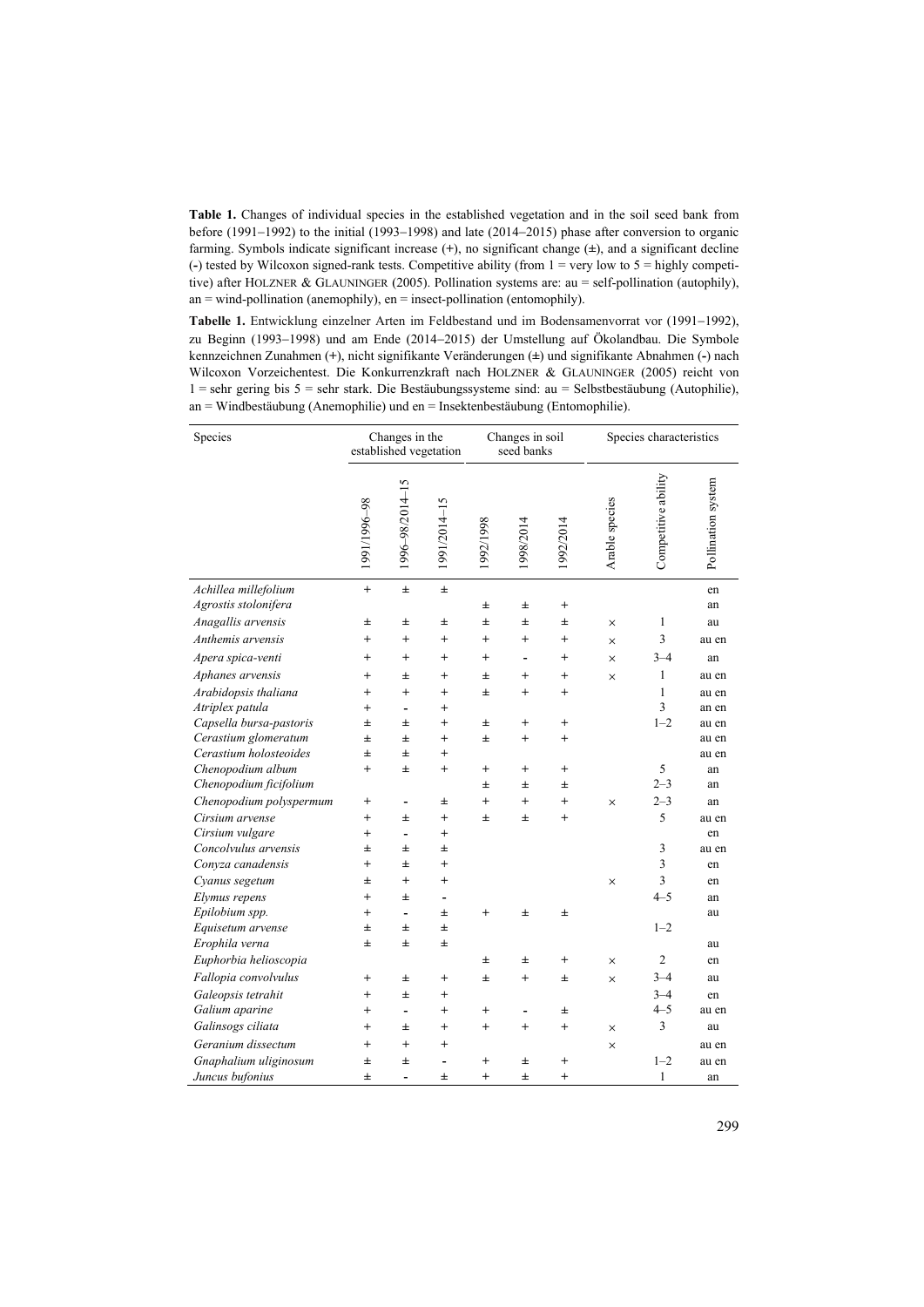| Species                   | Changes in the<br>established vegetation |                          |                          | Changes in soil<br>seed banks |                              |                | Species characteristics |                     |                    |
|---------------------------|------------------------------------------|--------------------------|--------------------------|-------------------------------|------------------------------|----------------|-------------------------|---------------------|--------------------|
|                           | 1991/1996-98                             | 1996-98/2014-15          | 1991/2014-15             | 866175661                     | 1998/2014                    | 1992/2014      | Arable species          | Competitive ability | Pollination system |
| Lactuca serriola          | $^{+}$                                   | 士                        | 士                        |                               |                              |                |                         |                     | au en              |
| Lamium amplexicaule       | 士                                        | 士                        | 士                        | $^{+}$                        | 士                            | $^{+}$         | ×                       | $1 - 2$             | en au              |
| Lamium purpureum          | $^{+}$                                   | 士                        | 士                        | $^{+}$                        | $^{+}$                       | $^{+}$         | ×                       | $\mathbf{2}$        | en au              |
| Lapsana communis          | $^{+}$                                   | $^{+}$                   | $^{+}$                   | 士                             | $^{+}$                       | $^{+}$         |                         | $2 - 3$             | au en              |
| Legousia speculum-veneris | $^{+}$                                   | $\pm$                    | $^{+}$                   | Ŧ                             | $^{+}$                       | $^{+}$         | ×                       | 2                   | au en              |
| Matricaria chamomilla     | $^{+}$                                   | 士                        | $^{+}$                   | $^{+}$                        | $^{+}$                       | $^{+}$         | $\times$                | 3                   | en                 |
| Matricaria discoidea      | $\qquad \qquad \blacksquare$             | $^{+}$                   | 士                        |                               |                              |                |                         | $\overline{c}$      | au en              |
| Myosotis arvensis         | $^{+}$                                   | 士                        | $^{+}$                   | 士                             | $^{+}$                       | $^{+}$         | ×                       | $1 - 2$             | au en              |
| Myosurus minimus          | 士                                        | ÷,                       | $\overline{\phantom{a}}$ | Ŧ                             | 士                            | 士              |                         |                     | au en              |
| Odontites verna           | 士                                        | 士                        | 士                        |                               |                              |                | ×                       |                     | au an en           |
| Papaver rhoeas            | 士                                        | $^{+}$                   | $^{+}$                   | 士                             | $^{+}$                       | $^{+}$         | $\times$                | 3                   | en                 |
| Plantago intermedia       | $^{+}$                                   | ÷,                       | 士                        | Ŧ                             | Ŧ                            | $^{+}$         |                         |                     | an au              |
| Poa annua                 | $^{+}$                                   | 士                        | $^{+}$                   | Ŧ                             | $^{+}$                       | $^{+}$         |                         | 1                   | au an              |
| Poa trivialis             | $^{+}$                                   | ÷,                       | $\ddot{}$                | $^{+}$                        |                              | Ŧ              |                         | $2 - 3$             | an                 |
| Persicaria hydropiper     | $^{+}$                                   | $\ddot{}$                | $^{+}$                   |                               |                              |                |                         | $2 - 3$             | au                 |
| Persicaria maculosa       | 士                                        | $\pm$                    | 士                        |                               |                              |                | ×                       | $3 - 4$             | au en              |
| Polygonum aviculare       | $^{+}$                                   | ÷,                       | $^{+}$                   | $^{+}$                        | Ŧ                            | 士              |                         | $2 - 3$             | au                 |
| Polygonum lapathifolium   | $^{+}$                                   | ÷,                       | $\pm$                    | Ŧ                             | $^{+}$                       | $^{+}$         |                         | 4                   | au en              |
| Ranunculus repens         | $\,^+$                                   | ÷,                       | 士                        |                               |                              |                |                         | $\overline{c}$      | au en              |
| Rumex crispus             | $\pm$                                    | $^{+}$                   | $^{+}$                   | 士                             | $^{+}$                       | $\overline{+}$ |                         |                     | an                 |
| Rumex obtusifolius        | $^{+}$                                   | $\ddot{}$                | $^{+}$                   | $^{+}$                        | $^{+}$                       | $^{+}$         |                         |                     | an                 |
| Sagina procumbens         |                                          |                          |                          | 士                             | 士                            | Ŧ              |                         |                     | au en              |
| Sherardia arvensis        | $^{+}$                                   | 士                        | 士                        |                               |                              |                | ×                       | 1                   | au en              |
| Solanum nigrum            | $\qquad \qquad \blacksquare$             | 士                        | $\overline{\phantom{a}}$ | 士                             |                              |                |                         | $2 - 3$             | en                 |
| Sonchus arvensis          | 士                                        | $\pm$                    | 士                        |                               |                              |                |                         | $3 - 4$             | au en              |
| Sonchus asper             | $\,^+$                                   | ÷,                       | $\overline{+}$           | Ŧ                             | Ŧ                            | $^{+}$         | ×                       | 3                   | en                 |
| Sonchus oleraceus         | $\,^+$                                   | ÷,                       | 士                        | 士                             | Ŧ                            | Ŧ              |                         | $2 - 3$             | en                 |
| Stellaria media           | $^{+}$                                   | 士                        | $^{+}$                   | $^{+}$                        | $^{+}$                       | $\ddot{}$      |                         | 3                   | au en              |
| Taraxacum officinale      | $^{+}$                                   | $\overline{\phantom{0}}$ | $\overline{\phantom{a}}$ | $^{+}$                        | $\qquad \qquad \blacksquare$ | Ŧ              |                         | $2 - 3$             | au en              |
| Thlaspi arvense           | $^{+}$                                   | $^{+}$                   | $^{+}$                   | 士                             | $^{+}$                       | $\overline{+}$ | ×                       | 2                   | au en              |
| Trifolium campestre       | 士                                        | 士                        | $\pm$                    |                               |                              |                |                         | $\mathbf{1}$        | en                 |
| Tripleurospermum inodorum | $^{+}$                                   | 士                        | 士                        | 士                             | $^{+}$                       | $\overline{+}$ |                         | $\overline{4}$      | en                 |
| Veronica arvensis         | $^{+}$                                   | $^{+}$                   | $\pm$                    | $\pm$                         | $^{+}$                       | $^{+}$         | ×                       | 1                   | au en              |
| Veronica hederifolia      | 土                                        | ±                        | $^{+}$                   | ±                             | $^+$                         | $^+$           | ×                       | $\overline{c}$      | au en              |
| Veronica persica          | $^{+}$                                   | $\ddot{}$                | $\overline{+}$           | $^{+}$                        | $\overline{+}$               | $\overline{+}$ | ×                       | $2 - 3$             | au en              |
| Veronica polita           | $^{+}$                                   | $\ddot{}$                | Ŧ                        | Ŧ                             | 士                            | Ŧ              | ×                       |                     | au en              |
| Vicia angustifolia        | 士                                        | 士                        | Ŧ                        |                               |                              |                | X                       | 2                   | au en              |
| Vicia hirsuta             | $^{+}$                                   | $+$                      | $^{+}$                   |                               |                              |                | ×                       |                     | au                 |
| Vicia tetrasperma         | $^{+}$                                   | $\pm$                    | $^{+}$                   |                               |                              |                | ×                       |                     | au                 |
| Viola arvensis            | 士                                        | $\pm$                    | Ŧ                        |                               | $^{+}$                       | ±              | ×                       | $1 - 2$             | au en              |
|                           |                                          |                          |                          |                               |                              |                |                         |                     |                    |
| Sum of increased species  | 44                                       | 16                       | 36                       | 18                            | 26                           | 33             |                         |                     |                    |
| Sum of constant species   | 21                                       | 35                       | 27                       | 28                            | 16                           | 13             |                         |                     |                    |
| Sum of decreased species  | $\boldsymbol{2}$                         | 16                       | 4                        | 1                             | 5                            | $\mathbf{1}$   |                         |                     |                    |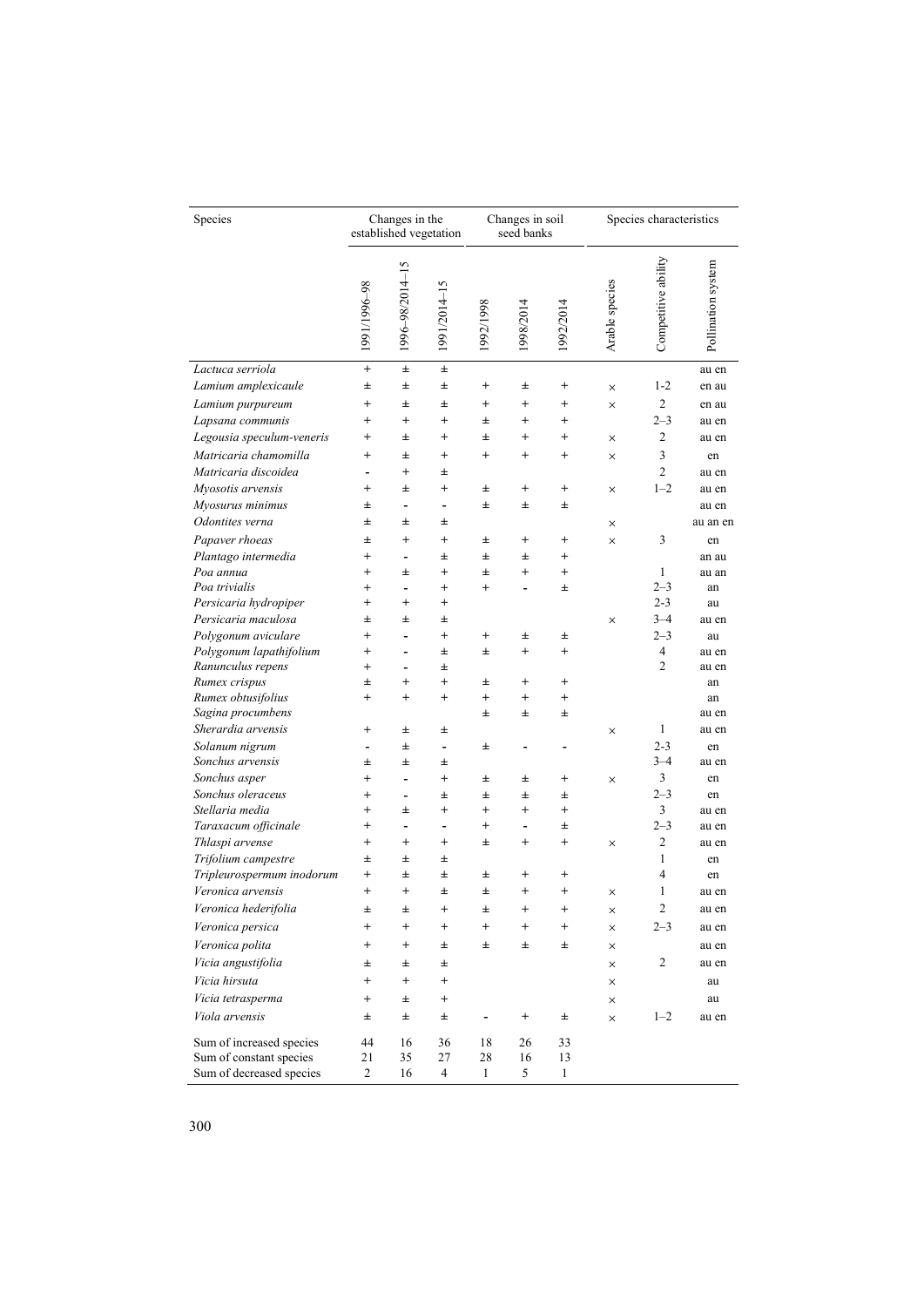

**Fig. 6.** Boxplots showing the development of **a)** the number and **b)** cumulative cover of insectpollinated plant species in winter cereals 2 years before, and 1−3, 4−6, and 22−23 years after the conversion to organic farming. Significant differences are indicated by different letters.

**Abb. 6.** Veränderung **a)** der Anzahl und **b)** der kumulativen Deckung insektenbestäubter Arten pro Aufnahmefläche während der vier Untersuchungsphasen 2 Jahre vor und 1−3, 4−6 und 22−23 Jahre nach der Umstellung auf Ökologischen Landbau. Unterschiedliche Buchstaben über den Box Plots bedeuten signifikante Unterschiede zwischen den Phasen.

## **4. Discussion**

## **4.1 Arable plant development and management**

On the Scheyern Research Station cover of arable plants significantly increased from 2% before the conversion to organic farming to 30% four to six years later and 40% 22 to 23 years after this change. These results are in line with BECKER & HURLE (1998) who observed a mean cover of 29% after more than eight years of organic management on farms in Southwest Germany and FULLER et al. (2005) who found a median cover of 37% in organic cereal fields in England. This strong increase also became evident in the rise of the soil seed bank from 6400 to 33,300 seeds m<sup>-2</sup>. These data are consistent with RYAN et al. (2010) who found an increase from 13,000 to 48,000 seeds m<sup>-2</sup> over 25 years and WITTMANN et al. (2014) where values rose from  $13,240$  to  $33,200$  seeds m<sup>-2</sup> in 18 years. Our results also confirm LUNDKVIST et al. (2008) who observed that the introduction of organic farming facilitates problematic arable plant species with high competitive ability.

This increase in the arable plant density with time since conversion to organic farming can be mainly explained by the exclusion of herbicides (JONASON et al. 2011). Another less considered factor working more in the long term is the declining crop competition due to decreasing nutrient concentrations (KOLBE 2016). Reasons were seen in the farmer's preference of production towards the maintenance of soil fertility (WATSON et al. 2002). Thus, interior parts of cereal crop fields in England held a cover of only 55% compared to 81% on non-organic fields (FULLER et al. (2005). In our study, cover of cereal crops declined from an initial value of 70% to 60% after 23 years of organic farming. Such crop cover can provide highly favorable conditions for arable plants (ALBRECHT 2005).

Despite strong competition by arable plants, the yield of winter cereals in the growing seasons of 2014 and 2015 achieved 5.2 t/ha. Extremely favorable climate conditions during these years resulting in the highest cereal yields ever achieved in Germany (The World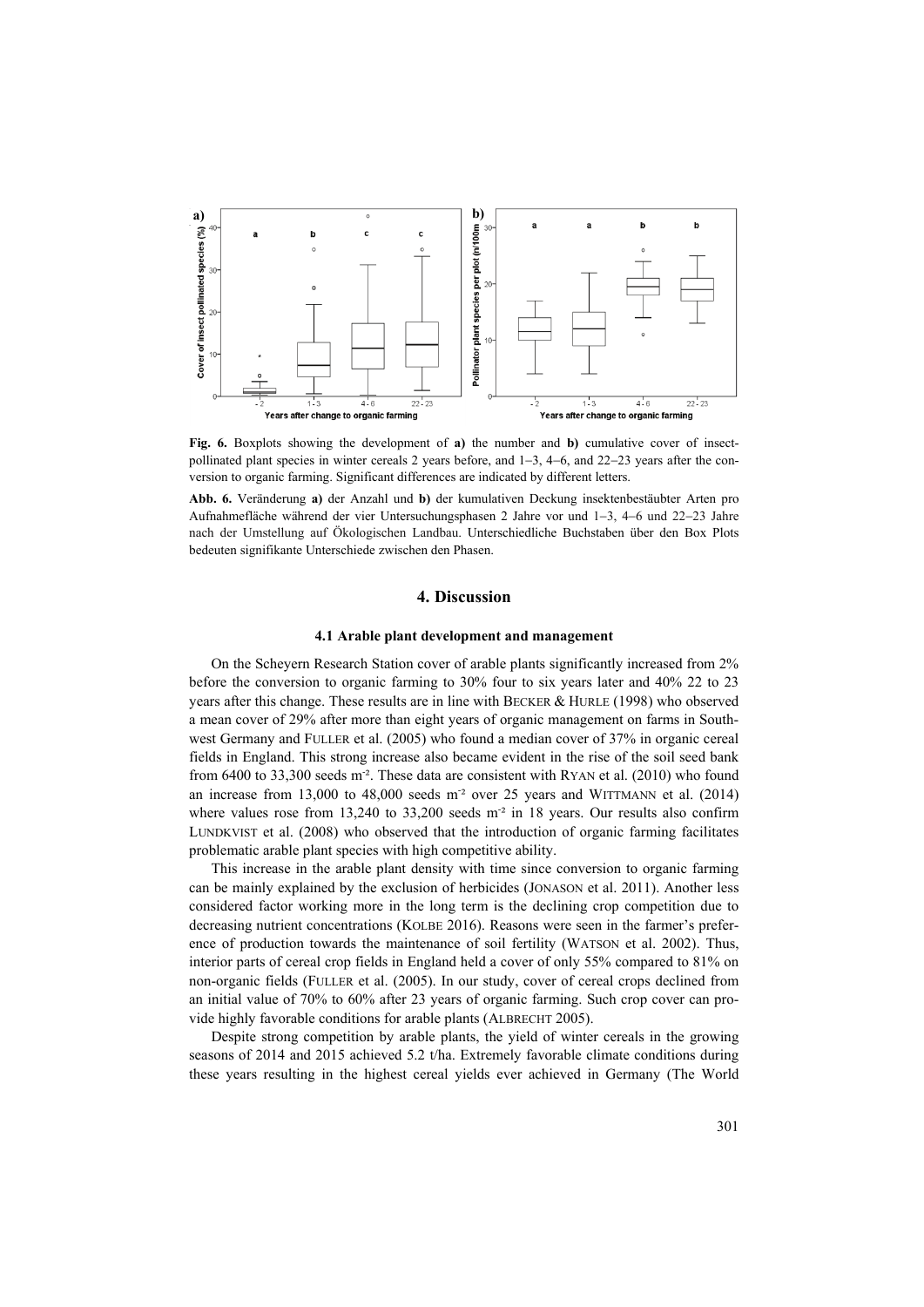Bank; [https://data.worldbank.org/indicator/AG.YLD.CREL.KG,](https://data.worldbank.org/indicator/AG.YLD.CREL.KG) accessed 2020-02-22) may have contributed to this high value. However, if the preference of production towards the maintenance of soil fertility will continue, declining yields and further increasing 'weed infestation' may be the consequence. Higher percentages of forage crops and underseeds being particularly efficient in reducing weed infestation problems in organic fields (ALBRECHT 2005) could help to counteract this challenge.

#### **4.2 Biodiversity effects of long-term organic farming**

Our study confirms FULLER et al. (2005), BENGTSSON et al. (2005), and TUCK et al. (2014) who found increased floral species richness in organic fields. The observation that this increase of species richness mainly occurred during the initial phase after the introduction of organic farming and then remained at a constantly high level also agrees with JO-NASON et al. (2011). The trigger which presumably induced this trend is the successful recovery of arable plant populations from the soil seed bank after ceasing herbicide applications. But also long-term management practices had a significant influence on the development. In our seed bank studies, several summer annual species showed the highest increases in constancy and seed numbers. Obviously, the increase of summer annual crops from 20 to 58% of the rotation facilitated these species which were relatively seldom before the conversion. In addition, also species from outside the arable fields significantly contributed to the increase of species richness. During the initial phase after the conversion to organic farming, wind dispersed generalists and seedlings of woody plants with wind and animal dispersed seeds substantially contributed to the species pool. Establishment of such plants was facilitated by the low crop cover initially after the conversion (ALBRECHT 2005) and by setting aside some fields adjacent to the study area (ALBRECHT et al. 2008). With the duration of organic farming, however, such ephemeral plants were successively replaced by species of arable habitats. Mainly two types of species profited on the long term: Characteristic arable plants which are closely confined to arable management and generalists tolerating arable farming practices but also occurring in other disturbed habitats. As most of the characteristic species almost exclusively occur in arable land, their increase can be considered much more important for nature conservation than the overall increase of species richness. However, also common generalists like *Elymus repens*, *Cirsium arvense* or *Galium aparine* significantly increased. As they can cause significant crop losses due to their high competitive ability (Table 1), this is certainly an unintended effect of organic farming.

In our study, the majority of threatened arable plants remained constant or increased. Thus, our results agree with the literature review by HOLE et al. (2005) and support their conclusion that organic farming can substantially contribute to the conservation of rare arable plants. Such beneficial effects, however, can only work if the rare species are still present. The longer fields had been under conventional exploitation, the higher the rare species risk of extinction. Therefore, fields with a long history of organic farming provide the best chances to conserve rare arable plants. If their populations are already extinct, actively transferring seeds to extensively used sites could be a more promising way to re-establish them than to rely on their spontaneous colonization (ALBRECHT et al. 2016).

In our study we deliberately selected winter cereal crops because they best represent the total species richness and the presence of rare arable plants under Central European growing conditions (ALBRECHT et al. 2016). The positive effects we observed in our study contradict SCHNEIDER et al. (2014), who performed random vegetation sampling in organic fields in different regions across Europe and North Africa. They found that organic farming scarcely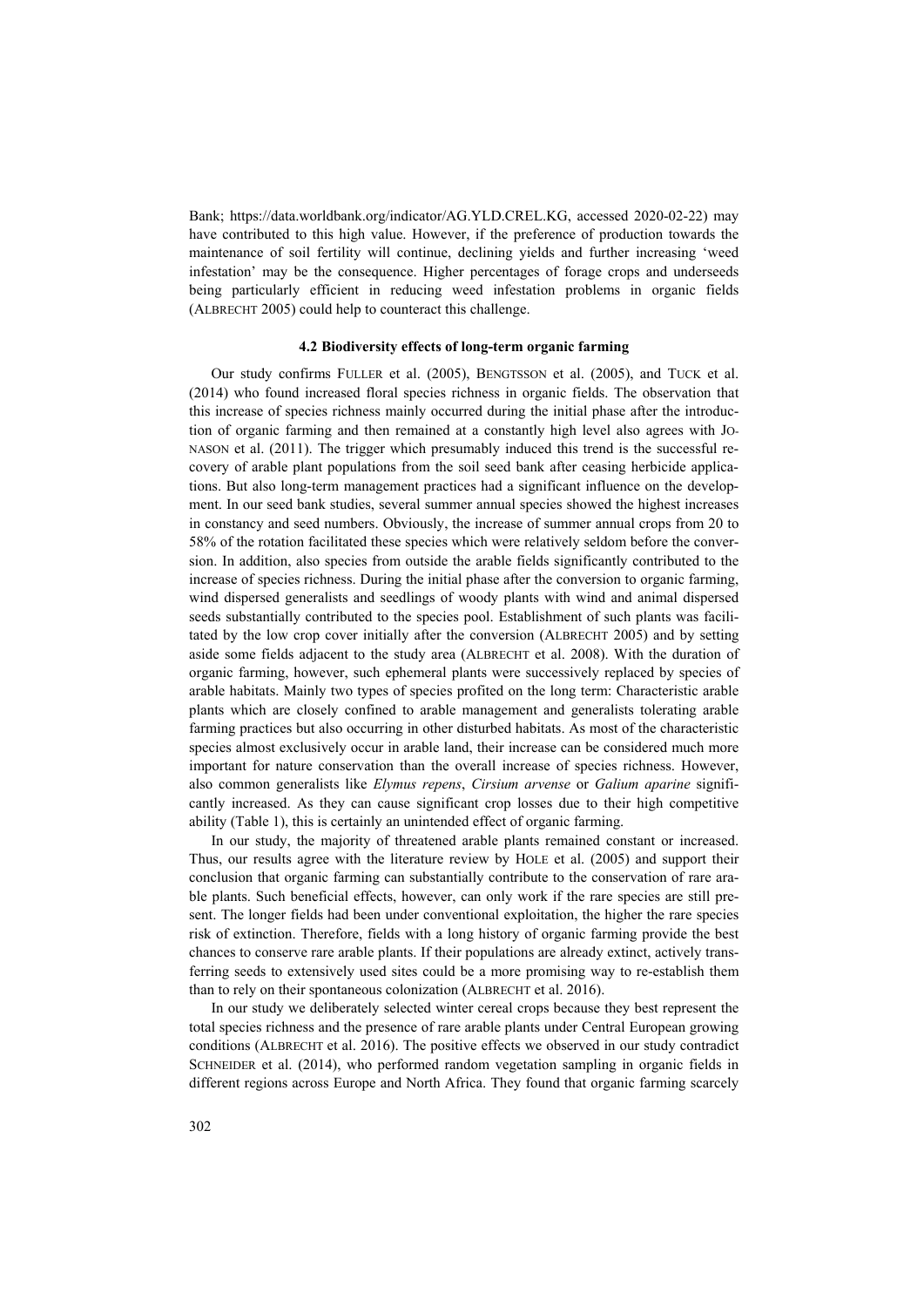had significant benefits on species diversity when sampling plots had no selection bias by preferring certain crops. This comparison shows that the results of a biodiversity assessment in organic farming may depend with the objective and the method of the study: While our study design aimed at providing as precise a picture as possible of the changes in the total plant assemblage, the method of SCHNEIDER et al*.* (2014) reflects the species diversity at a certain point in time regardless of the cultivated crop. The latter approach may be more useful to assess e.g. ecosystem functions simultaneously provided by all fields of a farm.

#### **4.3 Pollinator function**

The increase of plant species richness was accompanied by a strong increase of the cover and the diversity of forage plants for pollinating insects. These results show that the spontaneous plants of organic fields can provide an important source of food for pollinators in the agricultural landscape. Our values of the cover and species numbers of pollinator plants are even higher than the results obtained by GABRIEL & TSCHARNTKE (2007) and BATÁRY et al. (2013) who also found significantly greater food supply for pollinators in organic fields. This distinction may be due to differences between the respective plant assemblages. Most soils of our study sites are loamy and moderately acidic. When cultivated with winter cereals, such sites particularly favor Asteraceae species like *Matricaria chamomilla*, *Anthemis arvensis*, *Cyanus segetum* and some smaller insect-pollinated species like *Viola arvensis* and *Myosotis arvensis* (HOFMEISTER & GARVE 1998). If spring crops are sown within the rotation, plant communities usually harbor a higher share of wind-pollinated species from the *Chenopodiaceae* or *Polygonaceae* families. There, however, most of the organic crops themselves are insect-pollinated. On the Scheyern Research Station sun flowers, potatoes, leguminous crops, and grass clover amounted for almost 50% of the whole rotation. Therefore, crop species and insect-pollinated arable plants together can provide an important food source for pollinators over the entire crop rotation. This stands in clear contrast to the crop spectrum of conventional farming with its preference for wind-pollinated cereal crops and the associated monocotyledonous weeds. These results demonstrate that organic management in arable land can seriously contribute to the regulating ecosystem services. In the discussion on the biodiversity effects of organic farming this aspect should gain greater importance in the future.

## **4.4 Effects of sampling scale**

Various studies on the effect of organic farming on arable species diversity were performed on a small plot scale. Meta-analyses by BENGTSSON et al. (2005) and GABRIEL et al. (2010) criticized that this approach leads to a strong sampling bias as organic management increases diversity mainly at a small plot level while effects at the farm or landscape scale remain small. Our results confirm that the benefits for biodiversity were more expressed at the small scale, however, effects were also visible over the whole arable land of the farm (Fig. 5). Therefore, our results prove that benefits of organic farming can exceed the microscale of sampling points. The high crop yields harvested on the Research Station also confirm the observation of these authors that the impact of organic farming on biodiversity is more expressed in highly productive landscapes than in regions with less fertile soils and a high structural diversity.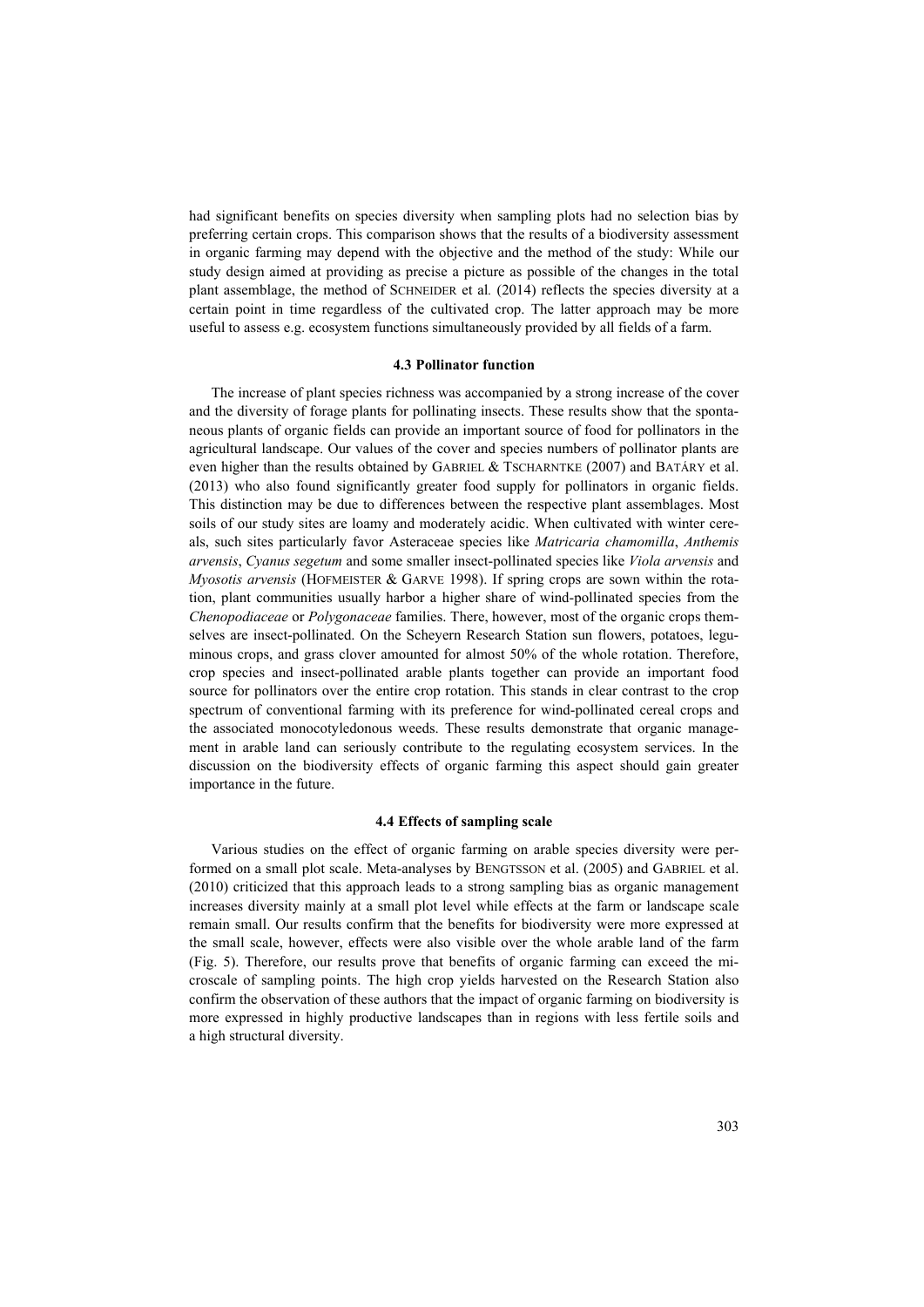## **Erweiterte deutsche Zusammenfassung**

**Einleitung** − Der Ökologische Landbau bietet günstige Voraussetzungen, die pflanzliche Artenvielfalt der Ackerflächen zu erhalten (BENGTSSON et al. 2005, HOLE et al. 2005, GABRIEL et al. 2006). Vor allem die durch Wegfall der Herbizidbehandlungen verbesserten Etablierungsbedingungen für Keimlinge zeigen hier oft schon kurzfristig eine positive Wirkung (JONASON et al. 2011). Weniger bekannt ist dagegen über die Langzeiteffekte des Ökolandbaues. Vielfältigere Fruchtfolgen mit erhöhten Anteilen von Sommerungen und der Rückgang der Bodennährstoffe, der besonders die Kulturpflanzen schwächt, können die Ackerwildpflanzen hier begünstigen (BECKER & HURLE 1998, RYAN et al. 2010, ROTCHÉS-RIBALTA et al. 2014). Solche langfristigen Veränderungen der Ackerwildkrautvegetation von vor bis 23 Jahre nach der Umstellung auf Ökolandbau sind Gegenstand der vorliegenden Studie. Da aktuelle Meta-Analysen zeigen, dass der Ökolandbau die Artenvielfalt der Ackerwildpflanzen eher kleinflächig und weniger auf Betriebs- oder Landschaftsebene begünstigt (GIBSON et al. 2007, GAB-RIEL et al. 2010), wurde analysiert, ob sich solche positiven Effekte auch langfristig auf kleinen Maßstab beschränken oder ob sie dann auch großflächig, z. B. auf Betriebsebene, wirksam werden. Zudem sollte geprüft werden, ob die Umstellung eher die bereits häufigen Arten einschließlich unerwünschter Problemunkräuter fördert (BENGTSSON et al. 2005, GABRIEL et al. 2010, SCHNEIDER et al. 2014), oder ob auch seltene Ackerwildkräuter profitieren können. Schließlich sollte untersucht werden, ob der Ökolandbau auch das Nahrungsangebot für blütenbesuchende Insekten verbessern kann (vgl. BATÁRY et al. 2013).

**Methoden** − Die Untersuchungen wurden auf Flächen der FAM-Versuchsstation Scheyern im oberbayerischen Tertiärhügelland durchgeführt, deren Bewirtschaftung im Herbst 1992 von konventionell auf ökologisch umgestellt wurde (s. ALBRECHT 2005, ALBRECHT et al. 2008). Die dort in Wintergetreide dominante Pflanzengesellschaft ist das *Aphano-Matricarietum chamomillae* R. Tx. 1937. Die Gesamtfläche der 10 untersuchten Ackerparzellen umfasste 27 ha. Zur Standardisierung der Ausgangsbedingungen wurde vor Erhebungsbeginn auf allen Flächen einheitlich Winterweizen angebaut und konventionell bewirtschaftet. Nach der Ernte im Herbst 1992 begann die ökologische Bewirtschaftung mit einer siebengliedrigen Fruchtfolge aus Kleegras, Kartoffeln, Winterweizen, Sonnenblumen, Lupinen, Winterweizen und Winterroggen. Leguminosenreiche Untersaaten wurden wegen verringerter Hauptfruchterträge nach drei Jahren wieder eingestellt (Abb. 1). Der Fruchtfolgeanteil der Winterungen sank mit der Umstellung von 80% auf 42%. In allen Kulturen außer Kleegras erfolgte mechanische Unkrautregulierung.

Die 103 jeweils  $10 \times 10$  m große Probeflächen waren in einem  $50 \times 50$  m Raster angeordnet. Die Vegetationsaufnahmen wurden zwei Jahre vor der Umstellung begonnen und über 23 Jahre nach der Umstellung fortgeführt. Um die Vergleichbarkeit der Ergebnisse sicherzustellen, wurden hier nur Daten des alle zwei bis drei Jahre angebauten Wintergetreides analysiert. Folgende vier Versuchsphasen wurden definiert: Phase 1 – Ausgangsphase mit konventionellem Winterweizenanbau (1991), Phase 2 – frühe Umstellungsphase (1993−1995), Phase 3 – Konsolidierungsphase (1994−1996) und Phase 4 – Endphase vom 22. bis zum 23. Jahr (2014−2015). Zur Analyse der Bodensamenvorräte wurden an jedem der 103 Messpunkte jeweils im Spätwinter 20–30 Bodenproben auf Ap-Tiefe entnommen und zu Mischproben von je 1 kg Frischgewicht vereinigt. Die Proben wurden in Styroporschalen ausgebreitet und auflaufende Keimlinge wurden 18 Monate lang notiert. Bestäubungssysteme der Arten wurden der Flora Indicativa (LANDOLT et al. 2010) und der BIOLFLOR Datenbank (KLOTZ et al. 2002) entnommen.

Die Veränderungen von Einzelarten wurden mit Wilcoxon-Tests analysiert (SOKAL & ROHLF 1998), am Gesamtbestand wurden die Veränderung der Deckung, der Gesamtartenzahl, der Zahl charakteristischer Ackerwildpflanzenarten sowie die Dichte lebensfähiger Samen im Boden ausgewertet. Als charakteristische Ackerwildpflanzenarten wurden solche betrachtet, die der Unterklasse *Violenea arvensis* Hüppe et Hofmeister 1990 angehören. Zur Abschätzung des Blütenangebotes wurde die kumulative Deckung insektenbestäubter Arten berechnet. Die Veränderungen dieser Merkmale wurden mit Hilfe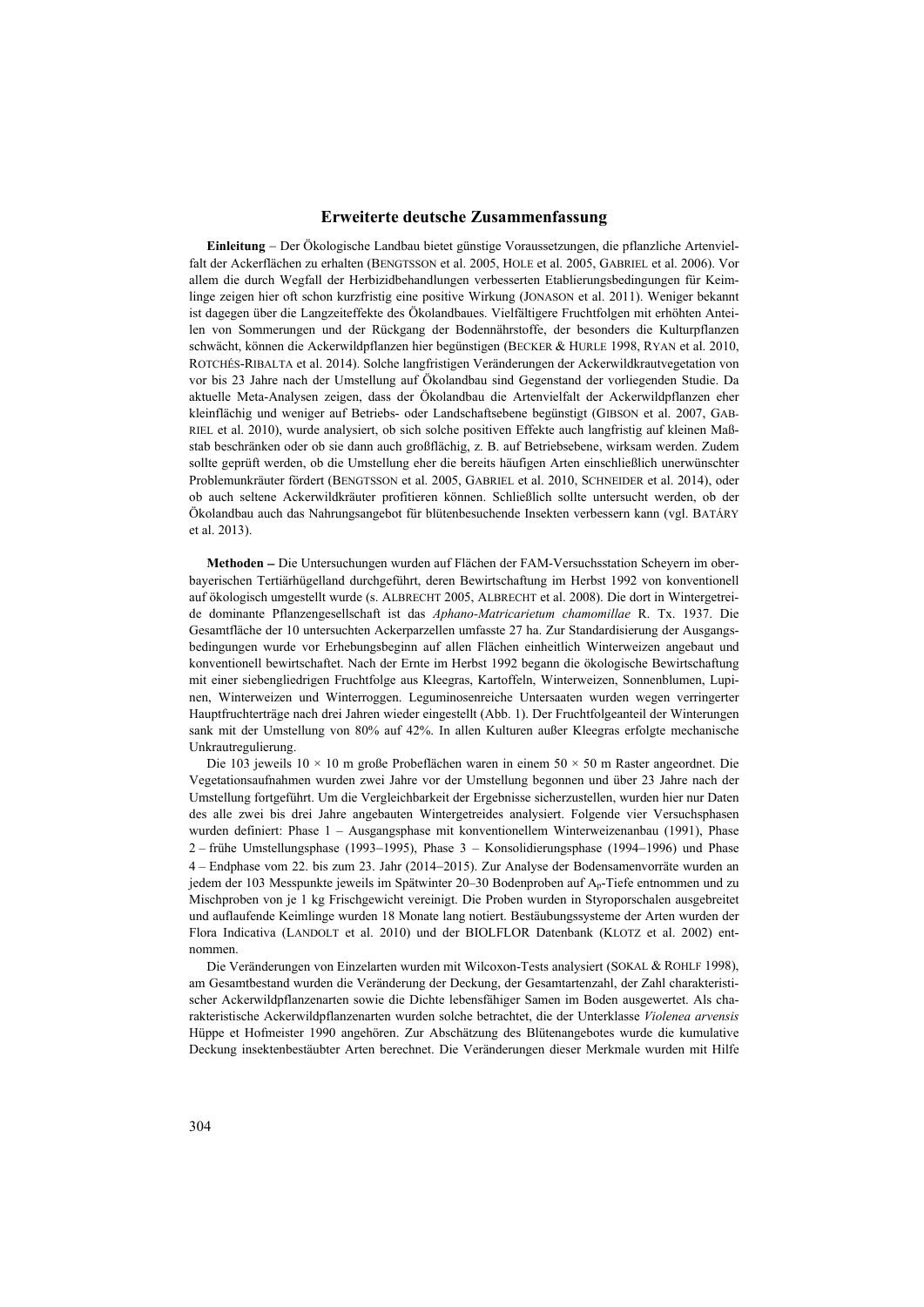verallgemeinerter linearer gemischter Modelle (GLMM) berechnet, mit *Zeit seit der Umstellung* als festem und der *Identität der zehn Ackerparzellen* als genestetem Zufallsfaktor. Anschließende paarweise Vergleiche einzelner Phasen erfolgten mit Tukey-Tests.

**Ergebnisse** − Die mittlere Deckung der Getreidepflanzen nahm nach der Umstellung zunächst von 70 auf 35 % ab (Abb. 1), stieg bis zum Untersuchungsende aber wieder auf 60 % an. Die Wildpflanzendeckung stieg im Gesamtzeitraum von 2 auf 40 % an (Abb. 2) und die Samenvorräte zeigten einen Anstieg von 4200 auf 33.300 Samen pro m<sup>-2</sup> (Abb. 3). Die Artenzahl pro Aufnahmefläche, die vor der Umstellung bei 15 lag, stieg bis zum 4. bis 6. Umstellungsjahr signifikant auf 29 an und hielt dieses Niveau bis zum Versuchsende (Abb. 4a). Die Anzahl der charakteristischen Ackerwildpflanzen stieg in der Konsolidierungsphase signifikant von 8 auf 14 Arten an und erreichte nach 23 Jahren schließlich den Endwert von 16.

Auf Betriebsebene wuchs die Zahl jährlich gefundener Wildpflanzen in den ersten sechs Umstellungsjahren von 67 auf 106 an (Abb. 5a), nach 23 Jahren war sie aber wieder auf 79 gefallen. Die Zahl charakteristischer Ackerwildpflanzen stieg über den Gesamtzeitraum von 25 auf 33 Arten an. In der Samenbank wurden kurz vor und kurz nach der Umstellung 50 bzw. 48 Wildpflanzenarten gefunden (Abb. 5b), in den Folgejahren streuten die Zahlen zwischen 61 und 68. Die Zahl der charakteristischen Ackerwildpflanzen in der Samenbank erhöhte sich im Gesamtzeitraum von 21 auf 28 Arten.

Insgesamt wurden 168 Pflanzenarten nachgewiesen, darunter 23 Kulturarten. Von den 67 Arten, die in der Vegetation häufig genug vorkamen, um Veränderungen statistisch zu prüfen, hatten 36 zugenommen, 27 blieben unverändert und 4 nahmen ab (Tab. 1). Unter den häufiger gefundenen Arten waren viele die mit mittlerer bis sehr hoher Konkurrenzkraft, die erhebliche Verunkrautungsprobleme verursachen können (Tab. 1). Andere Arten nahmen anfänglich zu und dann dauerhaft wieder ab, darunter Pionierarten mit effizienter Fernausbreitung wie *Conyza canadensis*, *Epilobium* spp., *Sonchus* spp. oder *Taraxacum officinale*. Mit 33 Gewinnern, 13 Konstanten und einem Verlierer bestätigen die Artenveränderungen in der Samenbank die Entwicklungstendenzen im Feldbestand. Die Arten mit den über den Untersuchungszeitraum konstant höchsten Samenzahlen und Stetigkeiten waren *Matricaria chamomilla* und *Capsella bursa-pastoris*, die sommer-annuellen Sippen *Galinsoga ciliata*, *Poa annua* und *Chenopodium album* zeigten die höchsten Zuwachsraten. Lediglich eine charakteristische Ackerwildpflanzenart, *Papaver rhoeas*, wurde nach der Umstellung neu nachgewiesen. Von den fünf Rote Liste-Arten, die häufig genug für eine statistische Auswertung vorkamen, nahmen zwei zu (*Cyanus segetum*, *Legousia speculum-veneris*), zwei blieben unverändert (*Odontites verna*, *Sherardia arvensis*) und eine (*Myosurus minimus*) ging zurück. Die Zahl der insektenbestäubten Arten stieg von 12 auf 20 pro Aufnahmefläche und ihre kumulative Deckung erhöhte sich von 2,4 auf 17,2 % (Abb. 5).

**Diskussion** − Die im Feldbestand und Samenvorrat der Wildpflanzen nach Umstellung auf ökologischen Landbau festgestellten Zunahmen stimmen mit Ergebnissen von BECKER & HURLE (1998), FULLER et al. (2005) und RYAN et al. (2010) überein und bestätigen auch LUNDKVIST et al. (2008), die eine besonders starke Zunahme konkurrenzkräftiger Ackerwildpflanzen fanden. Wahrscheinliche Ursachen für diese Entwicklung sind die Einstellung der Herbizidbehandlungen (JONASON et al. 2011) sowie eine reduzierte Kulturpflanzendeckung, mutmaßlich infolge eines verringerten Nährstoffangebots (FULLER et al. 2005). Trotz dieses relativ starken Unkrautaufkommens wurden 2014 und 2015 mit durchschnittlich 52 dt/ha ungewöhnlich hohe Getreideerträge erwirtschaftet, allerdings wurden in den beiden Jahren aufgrund günstiger Witterungsbedingungen auch deutschlandweit die höchsten jemals gemessenen Getreideerträge erzielt (THE WORLD BANK; [https://data.worldbank.org/indicator/](https://data.worldbank.org/indicator/AG.YLD.CREL.KG) [AG.YLD.CREL.KG,](https://data.worldbank.org/indicator/AG.YLD.CREL.KG) accessed 2020-02-22).

Auch die von FULLER et al. (2005), BENGTSSON et al. (2005) und TUCK et al. (2014) in ökologisch bewirtschafteten Äckern beobachtete erhöhte Artenvielfalt konnte bestätigt werden. Dieser Effekt tritt rasch nach der Umstellung auf, weil sich schon durch Unterlassung der ersten Herbizidapplikation deutlich günstigere Entwicklungsbedingungen für die Wildpflanzen einstellen (JONASON et al. 2011). Aber auch langfristige Bewirtschaftungsmaßnahmen zeigten deutliche Effekte. So steht der starke Zuwachs sommerannueller Sippen im Samenvorrat in Zusammenhang mit dem Anstieg des Sommerfruchtanteils von 20 auf 58 %. Auch störungsintolerante, ubiquitäte Arten mit effizienten Fernausbrei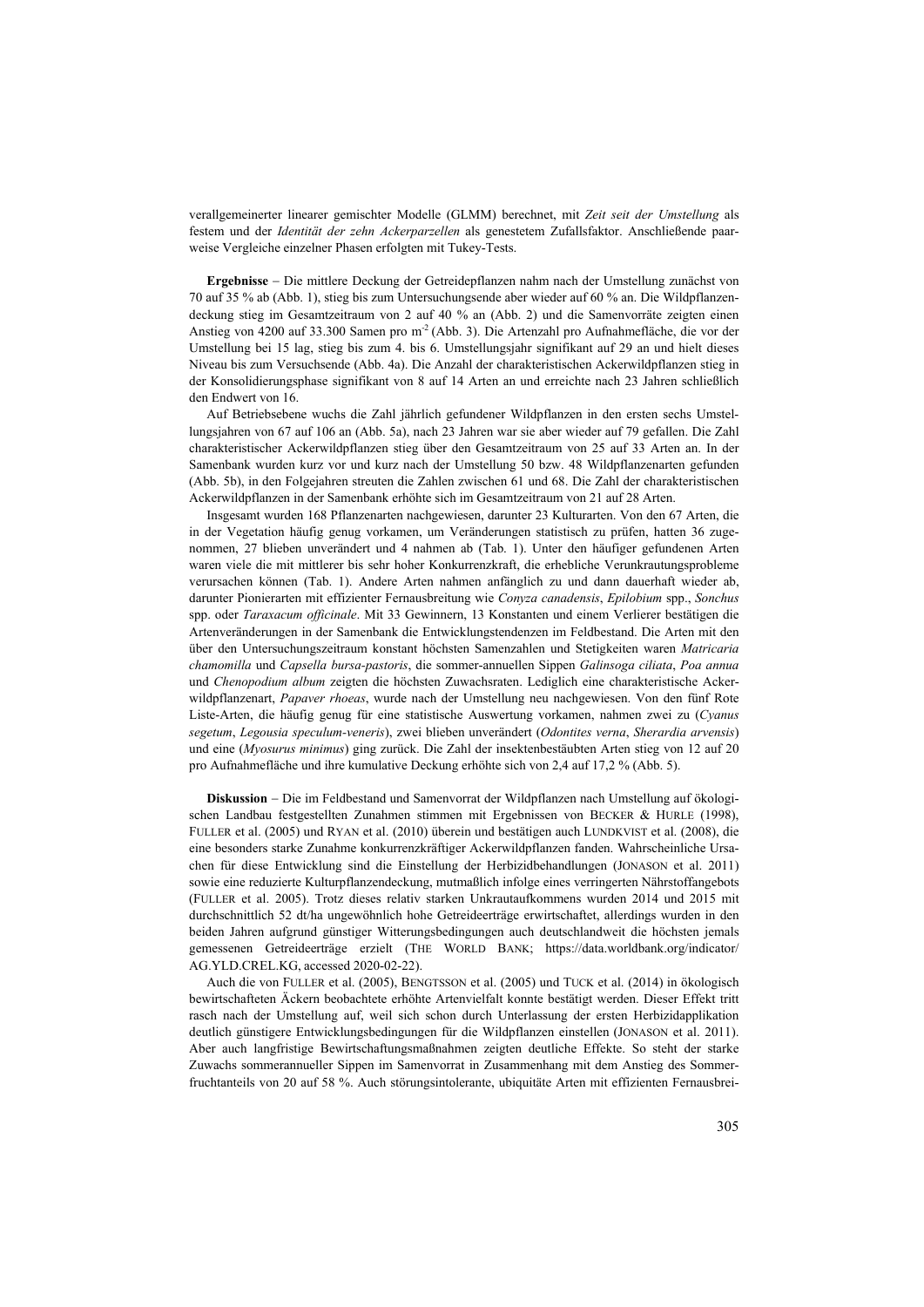tungsstrategien trugen nach der Umstellung maßgeblich zum Anstieg der Diversität bei, gingen mit zunehmender Dauer aber wieder deutlich zurück. Damit bleiben zwei Artengruppen, die vom Ökolandbau langfristig besonders profitierten: Charakteristische Ackerwildpflanzen und störungstolerante Generalisten. Da die meisten charakteristischen Ackerwildpflanzen eher geringe Konkurrenzkraft und eine enge Bindung an Ackerbewirtschaftung aufweisen (s. Tab. 1), ist ihre Zunahme naturschutzfachlich höher einzustufen als der Anstieg der Gesamtartenzahl. Auch vier der fünf gefundenen Rote Liste-Arten blieben unverändert oder nahmen zu. Dies bestätigt, dass Ökolandbau substantiell zur Erhaltung gefährdeter Ackerwildpflanzen beitragen kann (HOLE et al. 2005). Dazu müssen die Arten allerdings noch im Bodensamenvorrat vorhanden sein, was mit zunehmender Dauer einer intensiven konventionellen Bewirtschaftung immer unwahrscheinlicher wird.

Die Zunahme insektenbestäubter Pflanzen lag in dieser Studie sogar noch über den von GABRIEL & TSCHARNTKE (2007) und BATÁRY et al. (2013) beobachteten Werten. Die Asteraceen *Matricaria chamomilla*, *Anthemis arvensis* und *Cyanus segetum*, die hauptsächlich in Wintergetreideäckern vorkommen, hatten daran einen wesentlichen Anteil. In den Sommerungen sind die hier häufigen Chenopodiaceen- und Polygonaceen-Wildkräuter zwar zumeist windbestäubt, dort boten aber insektenbestäubte Kulturpflanzen wie Sonnenblumen, Kartoffeln, Leguminosen und Kleegras mit fast 50 % Fruchtfolgeanteil ein reichliches Blütenangebot. Im Ökolandbau können also Kulturpflanzen gemeinsam mit insektenbestäubten Ackerwildpflanzen über die gesamte Fruchtfolge ein attraktives Blütenspektrum bilden. Dies steht im klaren Gegensatz zu konventionell bewirtschafteten Äckern, wo windbestäubte Getreidearten und Ungräser dominieren.

Das Ergebnis der Meta-Analysen von BENGTSSON et al. (2005) und GABRIEL et al. (2010), nach denen der Ökolandbau die Artenvielfalt vor allem auf der Maßstabsebene einzelner Aufnahmeflächen begünstigt, kann durch unsere Studie so nicht bestätigt werden. Zwar waren auch hier positive Biodiversitätseffekte auf kleiner Maßstabsebene deutlicher ausgeprägt, es wurden aber auch auf Ebene des Gesamtbetriebes positive Effekte beobachtet. Die guten Erträge am Ende der Studie zeigen, dass sich Artenschutz und produktive Bewirtschaftung nicht gegenseitig ausschließen.

## **Author contributions**

All authors performed field work and analyzed the data, HA supervised the research work and wrote the manuscript.

## **ORCIDs**

Harald Albrecht https://orcid.org/0000-0002-6078-3014

#### **References**

- ALBRECHT, H. (2005): Development of arable weed seed banks during six years after the change from conventional to organic farming. − Weed Res*.* 45: 339−350.
- ALBRECHT, H., ANDERLIK-WESINGER, G., KÜHN, N., MATTHEIS, A. & PFADENHAUER, J. (2008): Effects of land use changes on the plant species diversity in agricultural ecosystems. − In: SCHRÖ-DER, P., PFADENHAUER, J. & MUENCH, J.C. (Eds.): Perspectives for agroecosystem management. Balancing environmental and socioeconomic demands: 204−235. Elsevier, Amsterdam/Oxford.
- ALBRECHT, H., CAMBECÈDES, J., LANG, M. & WAGNER, M. (2016): Management options for the conservation of rare arable plants in Europe. − Bot. Lett. 163: 389−415.
- ALBRECHT, H. & FORSTER, E.M. (1996): The weed seedbank of soils in a landscape segment in southern Bavaria. I: Experimental site, seed content, species composition and spatial variability. − Vegetatio 125: 1−10.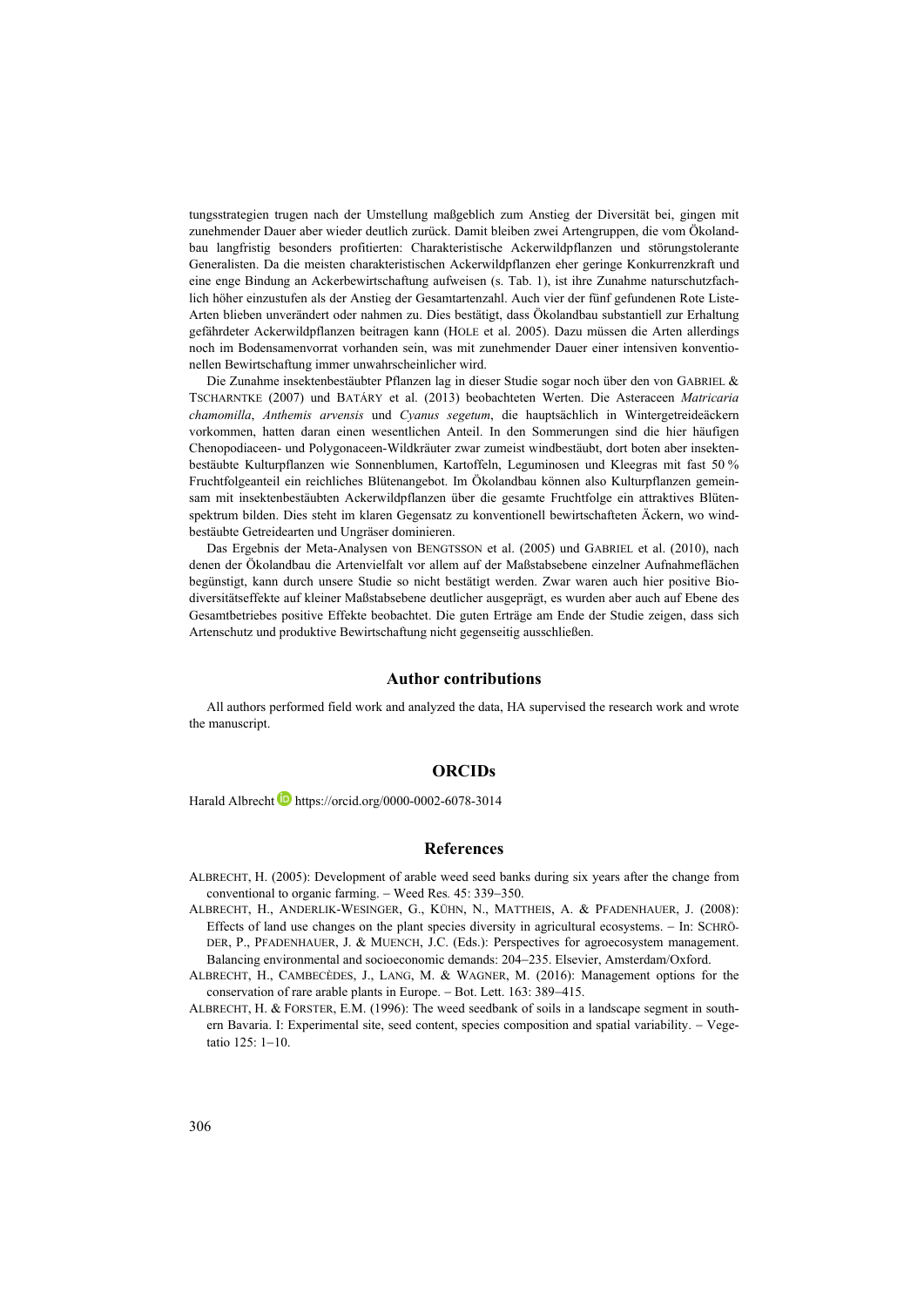- ALFOELDI, T., FLIESSBACH, A., GEIER, U., KILCHER, L., NIGGLI, U., PFIFFNER, L., STOLZE, M. & WILLER, H. (2002): Organic agriculture and the environment. − In: EL-HAGE SCIALABBA, N. & HATTAM, C. (Eds.): Organic agriculture, environment and food security. − Environment and natural resources, series 4. − Rome, Italy: Food and Agriculture Organisation of the United Nations (FAO). − URL: http://www.fao.org/3/Y4137E/y4137e02.htm#P2\_9 [accessed 2020-02-22].
- BATÁRY, P., SUTCLIFFE, L., DORMANN, C.F. & TSCHARNTKE, T. (2013): Organic farming favours insect-pollinated over non-insect pollinated forbs in meadows and wheat fields. − PLoS ONE 8(1): e54818.
- BECKER, B. & HURLE, K. (1998): Unkrautflora auf Feldern mit unterschiedlich langer ökologischer Bewirtschaftung. − J. Plant Dis. Protect., Special Issue XVI: 155−161.
- BENGTSSTON, J., AHNSTRÖM, J. & WEIBULL, A. (2005): The effects of organic agriculture on biodiversity and abundance: a meta-analysis. − J. Appl. Ecol. 42: 261−269.
- BOND, W. & GRUNDY, A.C. (2001): Non-chemical weed management in organic farming systems. − Weed Res*.* 41: 383−405.
- CIRUJEDA, A., AIBAR, J. & ZARAGOZA, C. (2011): Remarkable changes of weed species in Spanish cereal fields from 1976 to 2007. − Agron. Sustain. Dev. 31: 675–688.
- FULLER, R.J., NORTON, L.R., FEBER, R.E. … FIRBANK, L.G. (2005): Benefits of organic farming to biodiversity vary among taxa. − Biol. Lett. 1: 431−434.
- GABRIEL, D., ROSCHEWITZ, I., TSCHARNTKE, T. & THIES, C. (2006): Beta diversity at different spatial scales: plant communities in organic and conventional agriculture. – Ecol. Appl. 16: 2011–2021.
- GABRIEL, D. & TSCHARNTKE, T. (2007): Insect pollinated plants benefit from organic farming. Agr. Ecosys. Environ. 118: 43−48.
- GABRIEL, D., SAIT, S.M., HODGSON, J.A., SCHMUTZ, U., KUNIN, W.E. & BENTON, T.G. (2010): Scale matters: the impact of organic farming on biodiversity at different spatial scales. − Ecol. Lett. 13: 858−869.
- GIBSON, R.H., PEARCE, S., MORRIS, R.J., SYMONDSON, W.O.C. & MEMMOT, J. (2007): Plant diversity and land use under organic and conventional agriculture: a whole-farm approach*.* − J. Appl. Ecol. 44: 792−803.
- HALD, A.B. (1999): Weed vegetation (wild flora) of long established organic versus conventional cereal fields in Denmark. − Ann. Appl. Biol. 14: 307−314.
- HOFMEISTER, H. & GARVE, E. (1998): Lebensraum Acker. 2<sup>nd</sup> ed. Parey, Hamburg: 322 pp.
- HOLE, D.G., PERKINS, A.J., WILSON, J.D., ALEXANDER, I.H., GRICE, F. & EVANS, A.D. (2005): Does organic farming benefit biodiversity? − Biol. Conserv. 122: 113−130.
- HOLZNER, W. & GLAUNINGER, J. (2005): Ackerunkräuter. Bestimmung, Biologie, landwirtschaftliche Bedeutung. − Stocker, Graz: 264 pp.
- JONASON, G., ANDERSSON, K.S., ÖCKINGER, E., RUNDLÖF, M., SMITH, H.G. & BENGTSSON, J. (2011): Assessing the effect of the time since transition to organic farming on plants and butterflies. – J Appl. Ecol. 48: 543–550.
- KLOTZ, S., KÜHN, I. & DURKA, W. (Eds.) (2002): BIOLFLOR Eine Datenbank zu biologischökologischen Merkmalen zur Flora von Deutschland. – Schriftenr. Vegetationskd. 38: 1–334.
- KOLÁŘOVÁ, M., TYŠER, L. & SOUKUP, J. (2013): Impact of site conditions and farming practices on the occurrence of rare and endangered weeds on arable land in the Czech Republic. − Weed Res. 53: 489−498.
- KOLBE, W. (2016): Nährstoff- und Humusversorgung im Ökolandbau. − In: AGRAR BÜNDNIS (Ed.): Der kritische Agrarbericht 2016: 168−176. ABL Verlag, Hamm.
- [LANDOLT,](http://www.zora.uzh.ch/view/authors_for_linking_in_citation/Landolt=3AE=3A=3A.html) E., [BÄUMLER,](http://www.zora.uzh.ch/view/authors_for_linking_in_citation/B=E4umler=3AB=3A=3A.html) B., [EHRHARDT,](http://www.zora.uzh.ch/view/authors_for_linking_in_citation/Ehrhardt=3AA=3A=3A.html) A. … WOHLGEMUTH, T. (2010): Flora Indicativa: Ökologische Zeigerwerte und biologische Kennzeichen zur Flora der Schweiz und der Alpen. − Haupt, Bern: 376 pp.
- LUNDKVIST, A., SALOMONSSON, L., KARLSSON, L. & DOCK-GUSTAVSSON, A-M. (2008): Effects of organic farming on weed flora composition in a long term perspective. − Eur. J. Agron. 28: 570−578.
- MEYER, S., WESCHE, K., KRAUSE, B. & LEUSCHNER, C. (2013): Dramatic losses of specialist arable plants in Central Germany since the 1950s/60s - a cross-regional analysis. − Divers. Distrib. 19: 1175−1187.